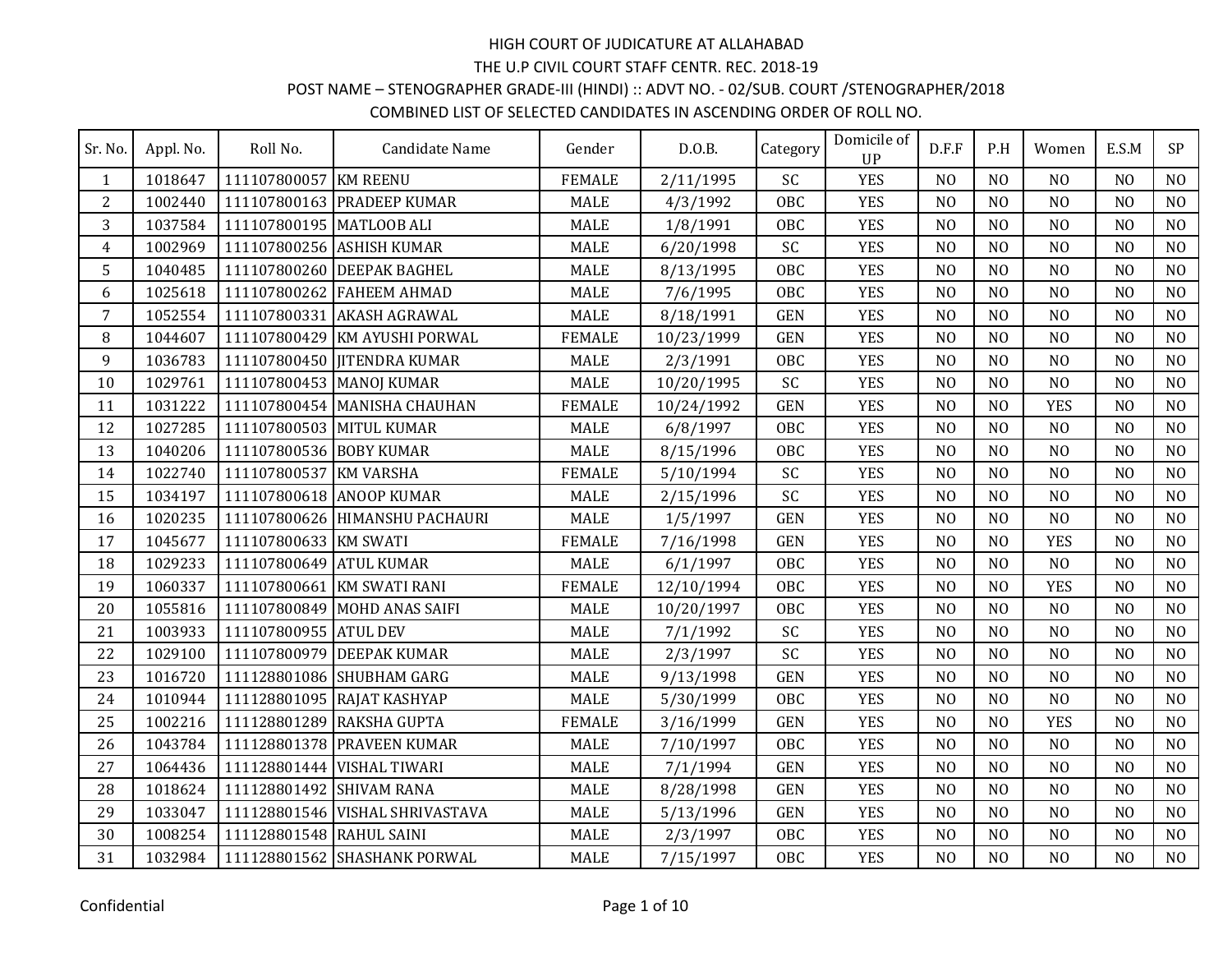# POST NAME – STENOGRAPHER GRADE-III (HINDI) :: ADVT NO. - 02/SUB. COURT /STENOGRAPHER/2018

| Sr. No. | Appl. No. | Roll No.                   | Candidate Name                   | Gender        | D.0.B.     | Category   | Domicile of<br>UP | D.F.F          | P.H            | Women          | E.S.M          | SP             |
|---------|-----------|----------------------------|----------------------------------|---------------|------------|------------|-------------------|----------------|----------------|----------------|----------------|----------------|
| 32      | 1033857   |                            | 111128801584 PRAMOD KUMAR        | <b>MALE</b>   | 7/8/1997   | <b>OBC</b> | <b>YES</b>        | N <sub>O</sub> | N <sub>0</sub> | N <sub>O</sub> | N <sub>0</sub> | N <sub>O</sub> |
| 33      | 1037646   | 111128801586 RINA SINGH    |                                  | <b>FEMALE</b> | 7/31/1989  | <b>OBC</b> | <b>YES</b>        | N <sub>O</sub> | N <sub>O</sub> | <b>YES</b>     | N <sub>0</sub> | N <sub>O</sub> |
| 34      | 1021822   |                            | 111128801684 UJJWAL CHAUDHARY    | <b>MALE</b>   | 7/12/1998  | <b>OBC</b> | <b>YES</b>        | N <sub>O</sub> | N <sub>O</sub> | N <sub>O</sub> | N <sub>O</sub> | N <sub>O</sub> |
| 35      | 1051410   |                            | 111128801734 SHIVAM KUMAR        | <b>MALE</b>   | 7/1/1997   | <b>OBC</b> | <b>YES</b>        | N <sub>0</sub> | N <sub>O</sub> | N <sub>O</sub> | N <sub>O</sub> | N <sub>O</sub> |
| 36      | 1001981   |                            | 111128801756 VINEET KUMAR        | <b>MALE</b>   | 7/10/1997  | <b>GEN</b> | <b>YES</b>        | N <sub>O</sub> | N <sub>0</sub> | N <sub>O</sub> | N <sub>0</sub> | N <sub>O</sub> |
| 37      | 1008827   |                            | 111128802032 SHUBHAM KUMAR       | <b>MALE</b>   | 7/10/1998  | <b>OBC</b> | <b>YES</b>        | N <sub>O</sub> | N <sub>O</sub> | N <sub>O</sub> | N <sub>O</sub> | N <sub>O</sub> |
| 38      | 1009222   |                            | 111128802073 SANJEEV KUMAR       | <b>MALE</b>   | 10/8/1994  | <b>OBC</b> | <b>YES</b>        | N <sub>O</sub> | N <sub>0</sub> | N <sub>O</sub> | N <sub>0</sub> | N <sub>O</sub> |
| 39      | 1007636   |                            | 111128802106 SWAPNIL GUPTA       | <b>MALE</b>   | 2/16/1996  | <b>GEN</b> | <b>YES</b>        | N <sub>O</sub> | N <sub>O</sub> | N <sub>O</sub> | N <sub>O</sub> | N <sub>O</sub> |
| 40      | 1000320   |                            | 114166802166 MOHIT SHARMA        | <b>MALE</b>   | 7/10/1997  | <b>GEN</b> | <b>YES</b>        | N <sub>O</sub> | N <sub>O</sub> | N <sub>O</sub> | N <sub>O</sub> | N <sub>O</sub> |
| 41      | 1031963   | 114166802167 AMAL SINGH    |                                  | <b>MALE</b>   | 1/16/1992  | SC         | <b>YES</b>        | N <sub>0</sub> | N <sub>O</sub> | N <sub>O</sub> | N <sub>O</sub> | N <sub>O</sub> |
| 42      | 1057151   |                            | 114166802262 DEVENDRA KUMAR      | <b>MALE</b>   | 5/5/1991   | <b>OBC</b> | <b>YES</b>        | N <sub>O</sub> | N <sub>O</sub> | N <sub>O</sub> | N <sub>O</sub> | N <sub>O</sub> |
| 43      | 1044680   |                            | 114166802343 KALEEM AHMAD        | <b>MALE</b>   | 3/12/1991  | OBC        | <b>YES</b>        | N <sub>O</sub> | N <sub>O</sub> | N <sub>O</sub> | N <sub>O</sub> | N <sub>O</sub> |
| 44      | 1037155   |                            | 114166802348 AKSHAY KUMAR        | <b>MALE</b>   | 1/13/1996  | SC         | <b>YES</b>        | N <sub>O</sub> | N <sub>O</sub> | N <sub>O</sub> | N <sub>O</sub> | N <sub>O</sub> |
| 45      | 1043682   |                            | 114166802456 DINESH KUMAR        | <b>MALE</b>   | 1/2/1996   | SC         | <b>YES</b>        | N <sub>O</sub> | N <sub>O</sub> | N <sub>O</sub> | N <sub>O</sub> | N <sub>O</sub> |
| 46      | 1047409   | 114166802515 MOHIT GUPTA   |                                  | <b>MALE</b>   | 8/7/1993   | <b>GEN</b> | <b>YES</b>        | N <sub>O</sub> | N <sub>O</sub> | N <sub>O</sub> | N <sub>O</sub> | N <sub>O</sub> |
| 47      | 1014600   | 114166802555 AKRAM ALI     |                                  | <b>MALE</b>   | 8/5/1996   | <b>OBC</b> | <b>YES</b>        | N <sub>O</sub> | N <sub>O</sub> | N <sub>O</sub> | N <sub>O</sub> | N <sub>O</sub> |
| 48      | 1021116   | 114166802577               | <b>ARMAN ALI</b>                 | <b>MALE</b>   | 8/20/1996  | <b>OBC</b> | <b>YES</b>        | N <sub>O</sub> | N <sub>O</sub> | NO             | N <sub>O</sub> | N <sub>O</sub> |
| 49      | 1059634   |                            | 114166802740 JITENDRA SINGH      | <b>MALE</b>   | 8/12/1997  | SC         | <b>YES</b>        | N <sub>O</sub> | N <sub>O</sub> | NO             | N <sub>O</sub> | N <sub>O</sub> |
| 50      | 1071552   | 114166802922               | <b>DIPAK SINGH</b>               | <b>MALE</b>   | 3/1/1995   | SC         | <b>YES</b>        | N <sub>O</sub> | N <sub>O</sub> | N <sub>O</sub> | N <sub>O</sub> | N <sub>O</sub> |
| 51      | 1067601   |                            | 114166802949 NAGENDRA KUMAR      | <b>MALE</b>   | 6/30/1990  | SC         | <b>YES</b>        | N <sub>O</sub> | N <sub>O</sub> | N <sub>O</sub> | N <sub>O</sub> | NO             |
| 52      | 1038408   | 114166802958 ANKUR KUMAR   |                                  | <b>MALE</b>   | 11/15/1988 | OBC        | <b>YES</b>        | N <sub>O</sub> | N <sub>0</sub> | N <sub>O</sub> | N <sub>O</sub> | N <sub>O</sub> |
| 53      | 1059417   | 114166802998 MOHD ASIF ALI |                                  | <b>MALE</b>   | 5/10/1997  | <b>OBC</b> | <b>YES</b>        | N <sub>O</sub> | N <sub>0</sub> | N <sub>O</sub> | N <sub>0</sub> | N <sub>O</sub> |
| 54      | 1059705   |                            | 114168803122 SACHIN KUMAR SHARMA | <b>MALE</b>   | 7/16/1991  | <b>GEN</b> | <b>YES</b>        | N <sub>O</sub> | N <sub>O</sub> | N <sub>O</sub> | N <sub>O</sub> | N <sub>O</sub> |
| 55      | 1036812   |                            | 114168803133 SHIVAM GUPTA        | <b>MALE</b>   | 7/17/1994  | <b>GEN</b> | <b>YES</b>        | N <sub>0</sub> | N <sub>0</sub> | N <sub>O</sub> | N <sub>0</sub> | N <sub>O</sub> |
| 56      | 1009219   | 114168803294 SITA RAM      |                                  | <b>MALE</b>   | 5/14/1996  | <b>OBC</b> | <b>YES</b>        | N <sub>O</sub> | N <sub>O</sub> | N <sub>O</sub> | N <sub>O</sub> | N <sub>O</sub> |
| 57      | 1037494   |                            | 114168803457 UMESH CHANDRA       | <b>MALE</b>   | 3/20/1994  | <b>OBC</b> | <b>YES</b>        | N <sub>O</sub> | N <sub>O</sub> | N <sub>O</sub> | N <sub>O</sub> | N <sub>O</sub> |
| 58      | 1034210   | 114168803527               | <b>IYOTI</b>                     | <b>FEMALE</b> | 6/19/1998  | SC         | <b>YES</b>        | N <sub>O</sub> | N <sub>O</sub> | <b>YES</b>     | N <sub>O</sub> | N <sub>O</sub> |
| 59      | 1049065   | 114168803599 KM NEHA RANI  |                                  | <b>FEMALE</b> | 10/7/1997  | <b>GEN</b> | <b>YES</b>        | N <sub>O</sub> | N <sub>O</sub> | <b>YES</b>     | N <sub>O</sub> | N <sub>O</sub> |
| 60      | 1053307   | 114168803659 ROHIT KUMAR   |                                  | <b>MALE</b>   | 3/2/1998   | SC         | <b>YES</b>        | N <sub>O</sub> | N <sub>0</sub> | N <sub>O</sub> | N <sub>0</sub> | N <sub>O</sub> |
| 61      | 1056574   | 114168803711               | <b>TARUN KUMAR</b>               | <b>MALE</b>   | 12/10/1988 | <b>OBC</b> | <b>YES</b>        | N <sub>O</sub> | N <sub>O</sub> | N <sub>O</sub> | N <sub>O</sub> | N <sub>O</sub> |
| 62      | 1000480   | 114168803829 ROHIT KUMAR   |                                  | <b>MALE</b>   | 7/2/1994   | <b>GEN</b> | <b>YES</b>        | N <sub>O</sub> | N <sub>O</sub> | N <sub>O</sub> | N <sub>O</sub> | N <sub>O</sub> |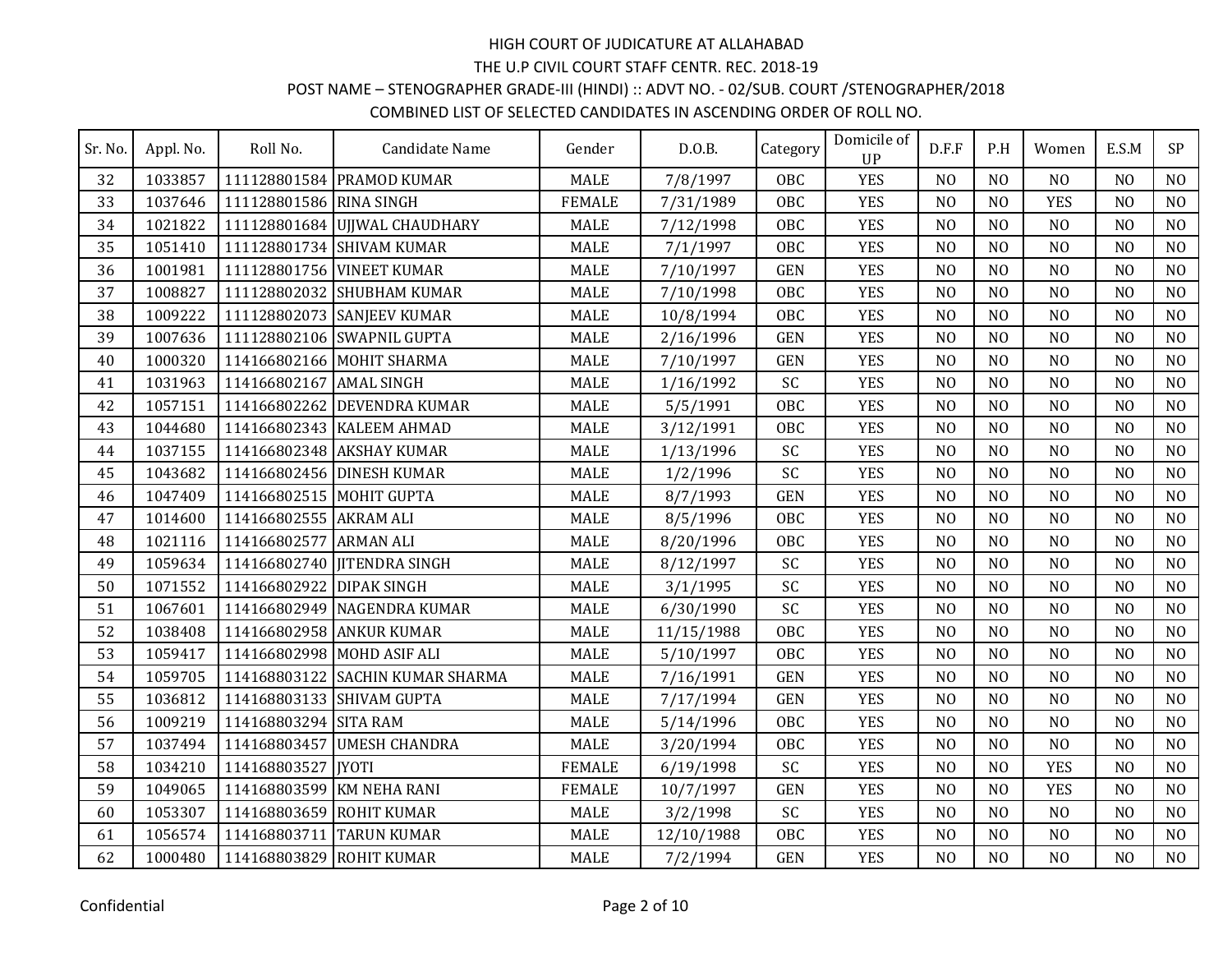# POST NAME – STENOGRAPHER GRADE-III (HINDI) :: ADVT NO. - 02/SUB. COURT /STENOGRAPHER/2018

| Sr. No. | Appl. No. | Roll No.                 | Candidate Name                    | Gender        | D.0.B.     | Category   | Domicile of<br>UP | D.F.F          | P.H            | Women          | E.S.M          | <b>SP</b>      |
|---------|-----------|--------------------------|-----------------------------------|---------------|------------|------------|-------------------|----------------|----------------|----------------|----------------|----------------|
| 63      | 1034475   | 114168803854 ROHIT KUMAR |                                   | <b>MALE</b>   | 7/10/1997  | SC         | <b>YES</b>        | N <sub>O</sub> | N <sub>O</sub> | N <sub>O</sub> | N <sub>O</sub> | N <sub>O</sub> |
| 64      | 1063729   | 114168803921             | <b>VIKAL KUMAR</b>                | <b>MALE</b>   | 6/6/1996   | <b>OBC</b> | <b>YES</b>        | N <sub>O</sub> | N <sub>O</sub> | N <sub>O</sub> | N <sub>O</sub> | N <sub>O</sub> |
| 65      | 1047395   |                          | 114168803993 SHAILENDRA GANGWAR   | <b>MALE</b>   | 7/15/1995  | <b>OBC</b> | <b>YES</b>        | N <sub>0</sub> | N <sub>0</sub> | N <sub>O</sub> | N <sub>O</sub> | N <sub>O</sub> |
| 66      | 1030647   |                          | 114176804123 CHAMAN KUMAR         | MALE          | 5/1/1996   | SC         | <b>YES</b>        | N <sub>0</sub> | N <sub>O</sub> | N <sub>O</sub> | N <sub>O</sub> | N <sub>O</sub> |
| 67      | 1043408   |                          | 114176804320 MOHAMMAD USMAN       | <b>MALE</b>   | 3/15/1996  | <b>OBC</b> | <b>YES</b>        | N <sub>O</sub> | N <sub>O</sub> | N <sub>O</sub> | N <sub>O</sub> | N <sub>O</sub> |
| 68      | 1044376   | 114176804377             | <b>AMIT KUMAR</b>                 | <b>MALE</b>   | 7/8/1995   | <b>OBC</b> | <b>YES</b>        | N <sub>O</sub> | N <sub>O</sub> | N <sub>O</sub> | N <sub>O</sub> | N <sub>O</sub> |
| 69      | 1046139   |                          | 114176804398 PREM PAL SINGH       | <b>MALE</b>   | 1/10/1986  | <b>OBC</b> | <b>YES</b>        | N <sub>O</sub> | N <sub>O</sub> | N <sub>O</sub> | N <sub>O</sub> | N <sub>O</sub> |
| 70      | 1058720   |                          | 114176804425 NITESH KUMAR         | <b>MALE</b>   | 2/18/1996  | <b>GEN</b> | <b>YES</b>        | N <sub>0</sub> | N <sub>0</sub> | N <sub>O</sub> | N <sub>0</sub> | N <sub>O</sub> |
| 71      | 1064657   | 114176804427             | RAJKUMAR                          | <b>MALE</b>   | 4/18/1996  | SC         | <b>YES</b>        | N <sub>O</sub> | N <sub>O</sub> | N <sub>O</sub> | N <sub>O</sub> | NO             |
| 72      | 1049433   | 114176804447             | <b>PARVEZ ALAM</b>                | <b>MALE</b>   | 2/2/1996   | <b>OBC</b> | <b>YES</b>        | N <sub>0</sub> | N <sub>O</sub> | N <sub>O</sub> | N <sub>O</sub> | N <sub>O</sub> |
| 73      | 1040412   |                          | 114176804458 ROHITAS KUMAR        | <b>MALE</b>   | 6/7/1992   | SC         | <b>YES</b>        | N <sub>O</sub> | N <sub>O</sub> | N <sub>O</sub> | N <sub>O</sub> | N <sub>O</sub> |
| 74      | 1020051   | 114176804487             | <b>VIKAS KUMAR</b>                | <b>MALE</b>   | 8/30/1998  | SC         | <b>YES</b>        | N <sub>O</sub> | N <sub>O</sub> | N <sub>O</sub> | N <sub>O</sub> | N <sub>O</sub> |
| 75      | 1061976   |                          | 114176804629 NIPENDRA SINGH       | <b>MALE</b>   | 8/20/1995  | <b>OBC</b> | <b>YES</b>        | N <sub>0</sub> | N <sub>O</sub> | N <sub>O</sub> | N <sub>O</sub> | N <sub>O</sub> |
| 76      | 1040533   | 114176804653 NITIN KUMAR |                                   | <b>MALE</b>   | 11/20/1996 | <b>GEN</b> | <b>YES</b>        | N <sub>O</sub> | N <sub>O</sub> | N <sub>O</sub> | N <sub>O</sub> | N <sub>O</sub> |
| 77      | 1046074   | 114176804717             | <b>SHIV KUMAR CHAUHAN</b>         | <b>MALE</b>   | 9/9/1993   | <b>GEN</b> | <b>YES</b>        | N <sub>0</sub> | N <sub>0</sub> | N <sub>O</sub> | N <sub>O</sub> | N <sub>O</sub> |
| 78      | 1046071   | 114176804718             | SUBHADRA KUMARI<br><b>CHAUHAN</b> | <b>FEMALE</b> | 4/20/1991  | <b>GEN</b> | <b>YES</b>        | N <sub>0</sub> | N <sub>0</sub> | <b>YES</b>     | N <sub>0</sub> | N <sub>O</sub> |
| 79      | 1034523   | 114176804835 KM VANDANA  |                                   | <b>FEMALE</b> | 9/25/1990  | <b>GEN</b> | <b>YES</b>        | N <sub>O</sub> | N <sub>O</sub> | <b>YES</b>     | N <sub>O</sub> | N <sub>O</sub> |
| 80      | 1031145   | 114176805140 ANKIT KUMAR |                                   | <b>MALE</b>   | 2/5/1998   | <b>OBC</b> | <b>YES</b>        | N <sub>0</sub> | N <sub>O</sub> | N <sub>O</sub> | N <sub>O</sub> | N <sub>O</sub> |
| 81      | 1028039   | 120226805449             | <b>KM NEHA</b>                    | <b>FEMALE</b> | 7/10/1997  | OBC        | <b>YES</b>        | N <sub>O</sub> | N <sub>O</sub> | <b>YES</b>     | N <sub>O</sub> | N <sub>O</sub> |
| 82      | 1044999   |                          | 120226805453 MITHUN KUMAR         | <b>MALE</b>   | 5/25/1993  | SC         | <b>YES</b>        | N <sub>O</sub> | N <sub>O</sub> | N <sub>O</sub> | N <sub>O</sub> | <b>YES</b>     |
| 83      | 1028152   | 120226805492 AMIT KUMAR  |                                   | <b>MALE</b>   | 8/12/1997  | <b>OBC</b> | <b>YES</b>        | N <sub>O</sub> | N <sub>O</sub> | N <sub>O</sub> | N <sub>0</sub> | N <sub>O</sub> |
| 84      | 1046360   |                          | 120226805575  IRSHAD AHMAD        | <b>MALE</b>   | 1/2/1988   | <b>OBC</b> | <b>YES</b>        | N <sub>O</sub> | NO             | N <sub>O</sub> | N <sub>O</sub> | NO             |
| 85      | 1048642   |                          | 120226805593 PRADEEP KUMAR        | <b>MALE</b>   | 8/4/1997   | <b>OBC</b> | <b>YES</b>        | N <sub>O</sub> | NO             | N <sub>O</sub> | N <sub>O</sub> | N <sub>O</sub> |
| 86      | 1034297   | 120226805619 BHOOPENDRA  |                                   | <b>MALE</b>   | 7/5/1998   | SC         | <b>YES</b>        | N <sub>O</sub> | N <sub>O</sub> | N <sub>O</sub> | N <sub>O</sub> | N <sub>O</sub> |
| 87      | 1021551   |                          | 120226805762 KUNWAR PAL SINGH     | <b>MALE</b>   | 12/25/1996 | <b>OBC</b> | <b>YES</b>        | N <sub>O</sub> | N <sub>O</sub> | N <sub>O</sub> | N <sub>O</sub> | NO             |
| 88      | 1040553   |                          | 120226805768 DHARMENDRA KUMAR     | <b>MALE</b>   | 1/20/1991  | <b>GEN</b> | <b>YES</b>        | N <sub>O</sub> | N <sub>O</sub> | N <sub>O</sub> | N <sub>O</sub> | N <sub>O</sub> |
| 89      | 1023503   | 120226805797             | <b>HARGOVIND SINGH</b>            | <b>MALE</b>   | 6/1/1994   | <b>GEN</b> | <b>YES</b>        | N <sub>O</sub> | N <sub>O</sub> | N <sub>O</sub> | N <sub>O</sub> | N <sub>O</sub> |
| 90      | 1040489   | 120226805820             | MOHIT KUMAR                       | <b>MALE</b>   | 4/2/1997   | <b>OBC</b> | <b>YES</b>        | N <sub>O</sub> | N <sub>O</sub> | N <sub>O</sub> | N <sub>O</sub> | N <sub>O</sub> |
| 91      | 1044704   |                          | 120226805856 GAURAV KUMAR         | <b>MALE</b>   | 10/13/1996 | <b>GEN</b> | <b>YES</b>        | N <sub>O</sub> | N <sub>O</sub> | N <sub>O</sub> | N <sub>O</sub> | N <sub>O</sub> |
| 92      | 1030988   | 120226806000 [YOTI RANA  |                                   | <b>FEMALE</b> | 7/1/1992   | <b>GEN</b> | <b>YES</b>        | N <sub>O</sub> | N <sub>O</sub> | <b>YES</b>     | N <sub>O</sub> | N <sub>O</sub> |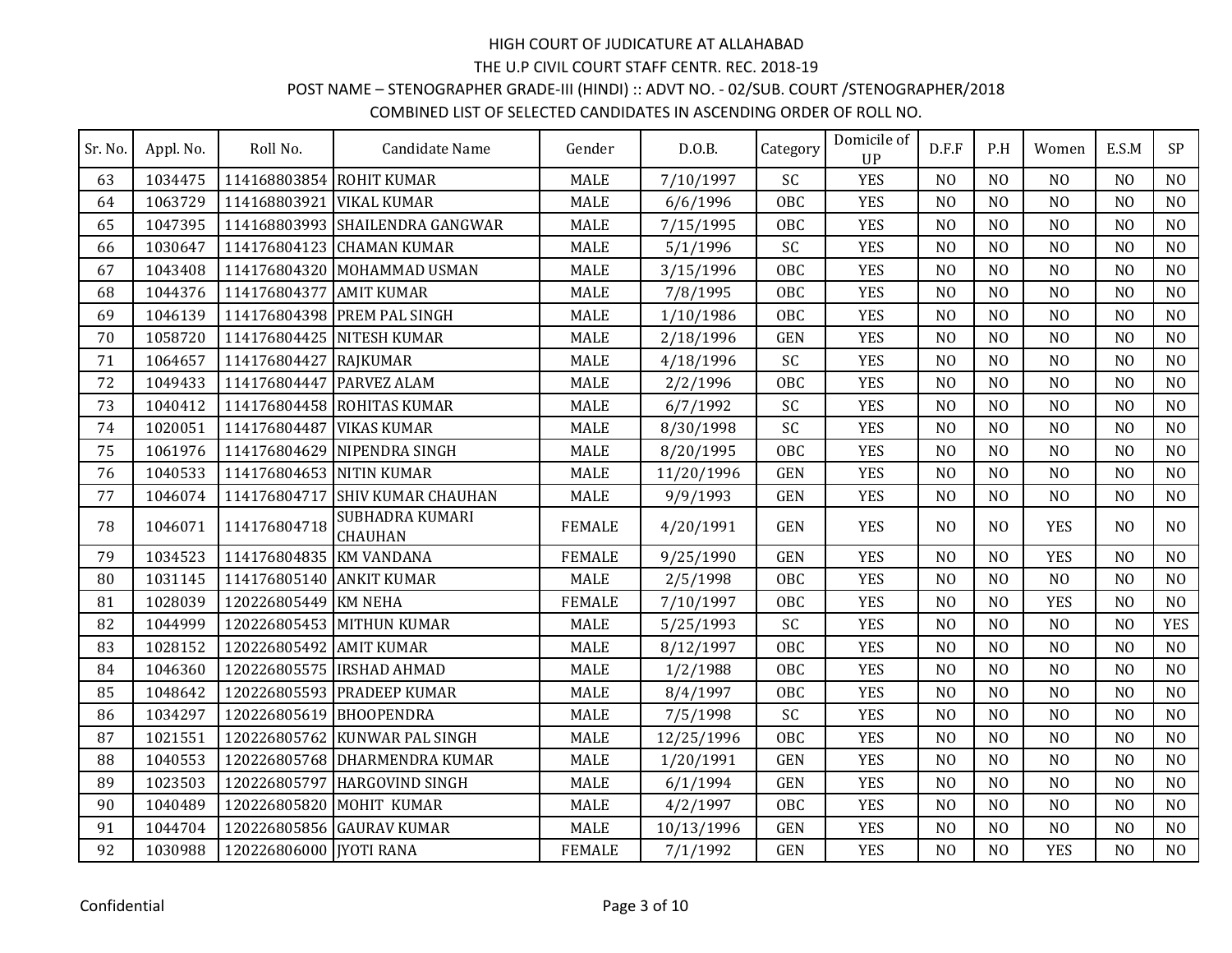## POST NAME – STENOGRAPHER GRADE-III (HINDI) :: ADVT NO. - 02/SUB. COURT /STENOGRAPHER/2018

| Sr. No. | Appl. No. | Roll No.                 | Candidate Name                 | Gender        | D.0.B.     | Category   | Domicile of<br><b>UP</b> | D.F.F          | P.H            | Women          | E.S.M          | SP             |
|---------|-----------|--------------------------|--------------------------------|---------------|------------|------------|--------------------------|----------------|----------------|----------------|----------------|----------------|
| 93      | 1056253   | 120226806111             | <b>PEEYUSH KUMAR</b>           | <b>MALE</b>   | 11/14/1995 | SC         | <b>YES</b>               | N <sub>O</sub> | N <sub>0</sub> | N <sub>O</sub> | N <sub>0</sub> | N <sub>O</sub> |
| 94      | 1046075   |                          | 120226806175 MOHD DILNAWAZ     | <b>MALE</b>   | 7/16/1997  | <b>OBC</b> | <b>YES</b>               | N <sub>O</sub> | N <sub>O</sub> | N <sub>O</sub> | N <sub>O</sub> | N <sub>O</sub> |
| 95      | 1049376   |                          | 120226806239 KISHANPAL SINGH   | <b>MALE</b>   | 9/16/1995  | <b>OBC</b> | <b>YES</b>               | N <sub>O</sub> | N <sub>O</sub> | N <sub>O</sub> | N <sub>O</sub> | N <sub>O</sub> |
| 96      | 1047002   |                          | 120226806307 KM SHOBHA CHAUHAN | <b>FEMALE</b> | 8/14/1997  | <b>GEN</b> | <b>YES</b>               | N <sub>0</sub> | N <sub>O</sub> | N <sub>O</sub> | N <sub>O</sub> | N <sub>O</sub> |
| 97      | 1034762   | 120226806669             | <b>KM SHIVANI</b>              | <b>FEMALE</b> | 7/1/1998   | OBC        | <b>YES</b>               | N <sub>O</sub> | N <sub>O</sub> | <b>YES</b>     | N <sub>O</sub> | N <sub>O</sub> |
| 98      | 1022367   |                          | 120226806946 HIMANSHU KUMAR    | <b>MALE</b>   | 8/25/1997  | <b>OBC</b> | <b>YES</b>               | N <sub>O</sub> | N <sub>O</sub> | N <sub>O</sub> | N <sub>O</sub> | N <sub>O</sub> |
| 99      | 1036763   | 120226807026 BHAWNA      |                                | <b>FEMALE</b> | 8/10/1994  | <b>GEN</b> | <b>YES</b>               | N <sub>O</sub> | N <sub>O</sub> | <b>YES</b>     | N <sub>O</sub> | N <sub>O</sub> |
| 100     | 1035294   | 120226807042 GAGANDEEP   |                                | <b>MALE</b>   | 6/8/1997   | SC         | <b>YES</b>               | N <sub>O</sub> | N <sub>O</sub> | N <sub>O</sub> | N <sub>O</sub> | N <sub>O</sub> |
| 101     | 1046059   |                          | 120226807156 PIYUSH KUMAR      | <b>MALE</b>   | 6/6/1997   | SC         | <b>YES</b>               | N <sub>O</sub> | N <sub>0</sub> | N <sub>O</sub> | N <sub>0</sub> | N <sub>O</sub> |
| 102     | 1046120   | 120228807327             | <b>VIKKY CHANDRA</b>           | <b>MALE</b>   | 5/10/1996  | <b>OBC</b> | <b>YES</b>               | N <sub>0</sub> | N <sub>O</sub> | N <sub>O</sub> | N <sub>O</sub> | N <sub>O</sub> |
| 103     | 1048671   | 120228807535 RAJAN BHATT |                                | <b>MALE</b>   | 9/22/1989  | <b>GEN</b> | <b>YES</b>               | N <sub>0</sub> | N <sub>O</sub> | N <sub>O</sub> | N <sub>O</sub> | N <sub>O</sub> |
| 104     | 1040528   | 120228807673 VIVEK KUMAR |                                | <b>MALE</b>   | 7/18/1997  | <b>GEN</b> | <b>YES</b>               | N <sub>0</sub> | N <sub>0</sub> | N <sub>O</sub> | N <sub>0</sub> | N <sub>O</sub> |
| 105     | 1048569   | 120228807747 BHAWNA      |                                | <b>FEMALE</b> | 6/10/1994  | <b>GEN</b> | <b>YES</b>               | N <sub>O</sub> | N <sub>O</sub> | <b>YES</b>     | N <sub>O</sub> | N <sub>O</sub> |
| 106     | 1020225   |                          | 120228807792 YOGESH KUMAR      | <b>MALE</b>   | 6/1/1996   | SC         | <b>YES</b>               | N <sub>O</sub> | N <sub>O</sub> | N <sub>O</sub> | N <sub>O</sub> | N <sub>O</sub> |
| 107     | 1028471   |                          | 120228808043 RAJENDER SINGH    | <b>MALE</b>   | 10/12/1995 | <b>OBC</b> | <b>YES</b>               | N <sub>O</sub> | N <sub>O</sub> | N <sub>O</sub> | N <sub>O</sub> | N <sub>O</sub> |
| 108     | 1064585   | 120228808061 RAHUL SINGH |                                | <b>MALE</b>   | 7/9/1995   | <b>GEN</b> | <b>YES</b>               | N <sub>O</sub> | N <sub>O</sub> | N <sub>O</sub> | N <sub>O</sub> | N <sub>O</sub> |
| 109     | 1029435   |                          | 120228808360 SANA PARVEEN      | <b>FEMALE</b> | 8/10/1998  | <b>OBC</b> | <b>YES</b>               | N <sub>O</sub> | NO             | <b>YES</b>     | N <sub>O</sub> | N <sub>O</sub> |
| 110     | 1013852   | 120228808437             | VIKRANT TYAGI                  | <b>MALE</b>   | 10/12/1994 | <b>GEN</b> | <b>YES</b>               | N <sub>O</sub> | N <sub>O</sub> | N <sub>O</sub> | N <sub>O</sub> | N <sub>O</sub> |
| 111     | 1024807   |                          | 120228808458 ANUPAM YADAV      | <b>FEMALE</b> | 7/20/1998  | <b>OBC</b> | <b>YES</b>               | N <sub>O</sub> | N <sub>0</sub> | <b>YES</b>     | N <sub>O</sub> | N <sub>O</sub> |
| 112     | 1007786   |                          | 120228808486 UMANG SHARMA      | <b>MALE</b>   | 11/15/1997 | <b>GEN</b> | <b>YES</b>               | N <sub>O</sub> | <b>YES</b>     | N <sub>O</sub> | N <sub>O</sub> | N <sub>O</sub> |
| 113     | 1027345   | 120228808563 SALIM       |                                | <b>MALE</b>   | 7/5/1997   | <b>OBC</b> | <b>YES</b>               | N <sub>O</sub> | N <sub>O</sub> | N <sub>O</sub> | N <sub>O</sub> | N <sub>O</sub> |
| 114     | 1061067   |                          | 120229808825 SACHIN KUMAR      | <b>MALE</b>   | 7/3/1993   | SC         | <b>YES</b>               | N <sub>O</sub> | N <sub>O</sub> | N <sub>O</sub> | N <sub>O</sub> | NO             |
| 115     | 1055490   |                          | 120229808929 MOHIT KUMAR       | <b>MALE</b>   | 7/1/1996   | SC         | <b>YES</b>               | N <sub>O</sub> | N <sub>O</sub> | N <sub>O</sub> | N <sub>O</sub> | N <sub>O</sub> |
| 116     | 1013253   |                          | 120229808949 RAJEEV KUMAR      | <b>MALE</b>   | 7/12/1996  | <b>OBC</b> | <b>YES</b>               | N <sub>O</sub> | N <sub>O</sub> | N <sub>O</sub> | N <sub>O</sub> | N <sub>O</sub> |
| 117     | 1070058   | 120229808951             | <b>SIVAM</b>                   | <b>MALE</b>   | 7/1/1998   | <b>OBC</b> | <b>YES</b>               | N <sub>O</sub> | N <sub>O</sub> | N <sub>O</sub> | N <sub>O</sub> | N <sub>O</sub> |
| 118     | 1031135   |                          | 120229809003 SAURABH KUMAR     | <b>MALE</b>   | 8/21/1998  | SC         | <b>YES</b>               | N <sub>O</sub> | N <sub>O</sub> | N <sub>O</sub> | N <sub>O</sub> | N <sub>O</sub> |
| 119     | 1056251   | 120229809016 SONIT KUMAR |                                | <b>MALE</b>   | 3/19/1994  | SC         | <b>YES</b>               | N <sub>O</sub> | N <sub>O</sub> | N <sub>O</sub> | N <sub>O</sub> | NO             |
| 120     | 1015972   | 120229809066 ANIL KUMAR  |                                | <b>MALE</b>   | 6/5/1991   | <b>OBC</b> | <b>YES</b>               | N <sub>0</sub> | N <sub>O</sub> | N <sub>O</sub> | N <sub>0</sub> | NO             |
| 121     | 1035432   | 120229809127             | <b>ROHIT KUMAR</b>             | <b>MALE</b>   | 6/18/1992  | <b>OBC</b> | <b>YES</b>               | N <sub>O</sub> | N <sub>O</sub> | N <sub>O</sub> | N <sub>O</sub> | NO             |
| 122     | 1051277   | 120229809175 RAJ KUMAR   |                                | <b>MALE</b>   | 8/25/1993  | SC         | <b>YES</b>               | N <sub>O</sub> | N <sub>0</sub> | N <sub>O</sub> | N <sub>O</sub> | NO             |
| 123     | 1025291   |                          | 121239809420 SHUBHAM KUMAR     | <b>MALE</b>   | 8/29/1995  | <b>OBC</b> | <b>YES</b>               | N <sub>O</sub> | N <sub>O</sub> | N <sub>O</sub> | N <sub>O</sub> | N <sub>O</sub> |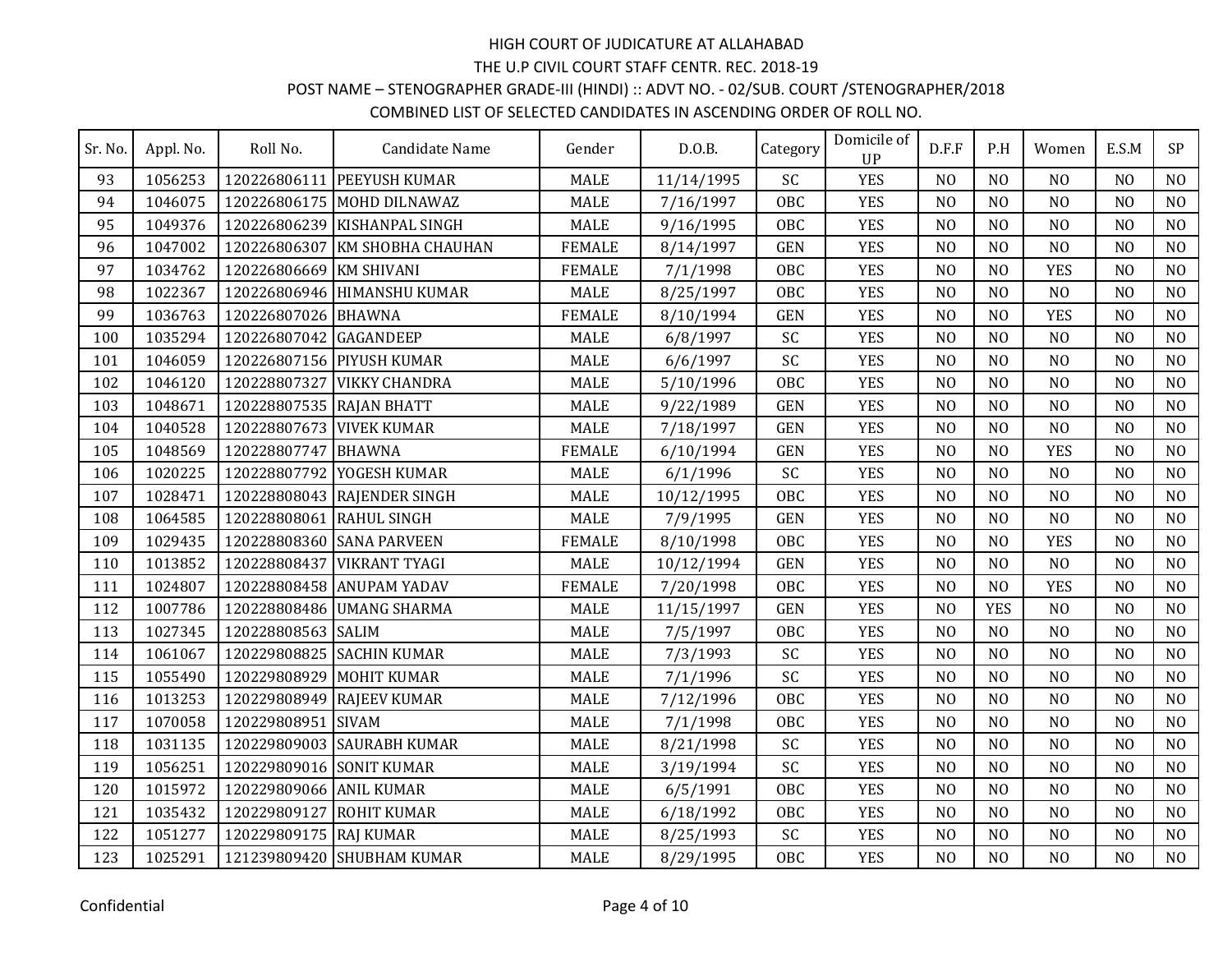#### POST NAME – STENOGRAPHER GRADE-III (HINDI) :: ADVT NO. - 02/SUB. COURT /STENOGRAPHER/2018 COMBINED LIST OF SELECTED CANDIDATES IN ASCENDING ORDER OF ROLL NO.

| Sr. No. | Appl. No. | Roll No.                  | Candidate Name                    | Gender        | D.0.B.     | Category   | Domicile of<br><b>UP</b> | D.F.F          | P.H            | Women          | E.S.M          | <b>SP</b>      |
|---------|-----------|---------------------------|-----------------------------------|---------------|------------|------------|--------------------------|----------------|----------------|----------------|----------------|----------------|
| 124     | 1055887   | 121239809493 MAHIMA RAJ   |                                   | <b>FEMALE</b> | 5/4/1994   | <b>OBC</b> | <b>YES</b>               | N <sub>O</sub> | N <sub>O</sub> | <b>YES</b>     | N <sub>O</sub> | N <sub>O</sub> |
| 125     | 1049964   |                           | 121239809676 ANSHUL KUMAR         | <b>MALE</b>   | 7/4/1996   | <b>OBC</b> | <b>YES</b>               | N <sub>O</sub> | N <sub>O</sub> | N <sub>O</sub> | N <sub>O</sub> | N <sub>O</sub> |
| 126     | 1046406   | 121239809889              | <b>KM PALLAVI</b>                 | <b>FEMALE</b> | 1/15/1997  | <b>GEN</b> | <b>YES</b>               | N <sub>O</sub> | N <sub>O</sub> | <b>YES</b>     | N <sub>O</sub> | N <sub>O</sub> |
| 127     | 1005349   |                           | 121248810544 HIMANSHU VERMA       | <b>MALE</b>   | 11/29/1998 | SC         | <b>YES</b>               | N <sub>O</sub> | N <sub>O</sub> | N <sub>O</sub> | N <sub>O</sub> | N <sub>O</sub> |
| 128     | 1005309   |                           | 121248810776 ANKIT SHARMA         | <b>MALE</b>   | 8/22/1997  | <b>OBC</b> | <b>YES</b>               | N <sub>O</sub> | N <sub>O</sub> | N <sub>O</sub> | N <sub>O</sub> | N <sub>O</sub> |
| 129     | 1057006   |                           | 121248810854 AKASH KUMAR SAROJ    | <b>MALE</b>   | 6/5/1993   | SC         | <b>YES</b>               | N <sub>O</sub> | N <sub>O</sub> | N <sub>O</sub> | N <sub>O</sub> | N <sub>O</sub> |
| 130     | 1000951   | 121250811127              | <b>PAVAN KUMAR</b>                | <b>MALE</b>   | 7/12/1995  | OBC        | <b>YES</b>               | N <sub>O</sub> | N <sub>O</sub> | N <sub>O</sub> | N <sub>O</sub> | N <sub>O</sub> |
| 131     | 1054199   |                           | 121250811371 NIKHIL KUMAR SHUKLA  | <b>MALE</b>   | 6/27/1996  | <b>GEN</b> | <b>YES</b>               | N <sub>O</sub> | N <sub>O</sub> | N <sub>O</sub> | N <sub>O</sub> | N <sub>O</sub> |
| 132     | 1046169   |                           | 121250811794 VIJENDRA PRATAP SONY | MALE          | 12/12/1995 | OBC        | <b>YES</b>               | N <sub>O</sub> | N <sub>O</sub> | N <sub>O</sub> | N <sub>O</sub> | N <sub>O</sub> |
| 133     | 1038621   | 123342812021              | <b>ANKITA PAL</b>                 | <b>FEMALE</b> | 7/19/1990  | OBC        | <b>YES</b>               | N <sub>O</sub> | N <sub>O</sub> | <b>YES</b>     | N <sub>O</sub> | NO             |
| 134     | 1032938   | 123342812049              | RAHUL                             | <b>MALE</b>   | 6/15/1995  | <b>OBC</b> | <b>YES</b>               | N <sub>O</sub> | N <sub>O</sub> | N <sub>O</sub> | N <sub>O</sub> | NO             |
| 135     | 1050324   |                           | 123342812080 DEEPIKA VERMA        | <b>FEMALE</b> | 11/13/1993 | SC         | <b>YES</b>               | N <sub>O</sub> | N <sub>0</sub> | <b>YES</b>     | N <sub>O</sub> | N <sub>O</sub> |
| 136     | 1024359   | 123342812081              | <b>KRASHIK RAWAT</b>              | MALE          | 7/20/1993  | <b>OBC</b> | <b>YES</b>               | N <sub>O</sub> | N <sub>O</sub> | N <sub>O</sub> | N <sub>O</sub> | N <sub>O</sub> |
| 137     | 1000120   |                           | 123342812182 PAWAN KUMAR SONKER   | <b>MALE</b>   | 8/4/1995   | SC         | <b>YES</b>               | N <sub>O</sub> | N <sub>0</sub> | N <sub>0</sub> | N <sub>O</sub> | N <sub>O</sub> |
| 138     | 1000897   | 123342812191              | MEGHNA SINGH<br><b>BHADAURIYA</b> | <b>FEMALE</b> | 2/13/1994  | <b>GEN</b> | <b>YES</b>               | N <sub>O</sub> | N <sub>0</sub> | <b>YES</b>     | N <sub>O</sub> | N <sub>O</sub> |
| 139     | 1044649   | 123342812219              | PRIYANKA MISHRA                   | <b>FEMALE</b> | 6/20/1992  | <b>GEN</b> | <b>YES</b>               | N <sub>O</sub> | N <sub>O</sub> | <b>YES</b>     | N <sub>O</sub> | N <sub>O</sub> |
| 140     | 1004265   |                           | 123342812220 PRINSEE RATHOUR      | <b>FEMALE</b> | 8/8/1991   | <b>OBC</b> | <b>YES</b>               | N <sub>O</sub> | N <sub>O</sub> | <b>YES</b>     | N <sub>O</sub> | N <sub>O</sub> |
| 141     | 1047282   | 123342812249              | <b>AVDHESH PRATAP SINGH</b>       | <b>MALE</b>   | 6/4/1999   | SC         | <b>YES</b>               | N <sub>O</sub> | N <sub>O</sub> | N <sub>O</sub> | N <sub>O</sub> | N <sub>O</sub> |
| 142     | 1035607   | 123342812269 PAVAN KUMAR  |                                   | <b>MALE</b>   | 3/5/1995   | <b>OBC</b> | <b>YES</b>               | N <sub>O</sub> | N <sub>O</sub> | N <sub>O</sub> | N <sub>O</sub> | N <sub>O</sub> |
| 143     | 1000744   | 123342812320 ANOOP KUMAR  |                                   | <b>MALE</b>   | 6/17/1995  | <b>GEN</b> | <b>YES</b>               | N <sub>O</sub> | N <sub>O</sub> | N <sub>O</sub> | N <sub>O</sub> | N <sub>O</sub> |
| 144     | 1038027   |                           | 123342812344 ANKITA SHUKLA        | <b>FEMALE</b> | 5/13/1998  | <b>GEN</b> | <b>YES</b>               | N <sub>O</sub> | N <sub>O</sub> | <b>YES</b>     | N <sub>O</sub> | N <sub>O</sub> |
| 145     | 1017011   | 123342812347 LAXMI SINGH  |                                   | <b>FEMALE</b> | 8/15/1996  | SC         | <b>YES</b>               | N <sub>O</sub> | N <sub>O</sub> | <b>YES</b>     | N <sub>O</sub> | N <sub>O</sub> |
| 146     | 1039146   | 123342812359 NILAKSHEE    |                                   | <b>FEMALE</b> | 6/11/1998  | <b>GEN</b> | <b>YES</b>               | N <sub>O</sub> | N <sub>O</sub> | <b>YES</b>     | N <sub>O</sub> | NO             |
| 147     | 1028666   | 123342812373 PANKAJ SINGH |                                   | <b>MALE</b>   | 6/10/1995  | <b>GEN</b> | <b>YES</b>               | N <sub>O</sub> | N <sub>O</sub> | N <sub>O</sub> | N <sub>O</sub> | NO             |
| 148     | 1016284   | 123342812429              | <b>HIMANSHU SACHAN</b>            | <b>MALE</b>   | 7/1/1997   | <b>OBC</b> | <b>YES</b>               | N <sub>O</sub> | N <sub>O</sub> | N <sub>O</sub> | N <sub>O</sub> | NO             |
| 149     | 1021558   | 123342812448 ANUJ SAHU    |                                   | <b>MALE</b>   | 4/1/1998   | <b>OBC</b> | <b>YES</b>               | N <sub>O</sub> | N <sub>O</sub> | N <sub>O</sub> | N <sub>O</sub> | N <sub>O</sub> |
| 150     | 1027416   | 123342812511 RAHUL PAL    |                                   | <b>MALE</b>   | 10/16/1998 | <b>OBC</b> | <b>YES</b>               | N <sub>O</sub> | N <sub>O</sub> | N <sub>O</sub> | N <sub>O</sub> | N <sub>O</sub> |
| 151     | 1055555   | 123342812543 ANKIT SACHAN |                                   | <b>MALE</b>   | 3/2/1993   | <b>OBC</b> | <b>YES</b>               | N <sub>O</sub> | N <sub>O</sub> | N <sub>O</sub> | N <sub>O</sub> | N <sub>O</sub> |
| 152     | 1001478   |                           | 123342812613 NITIN KUMAR MISHRA   | <b>MALE</b>   | 10/25/1997 | <b>GEN</b> | <b>YES</b>               | N <sub>0</sub> | N <sub>0</sub> | N <sub>O</sub> | N <sub>0</sub> | N <sub>O</sub> |
| 153     | 1004509   |                           | 123342812662 ANJALI SONWANI       | <b>FEMALE</b> | 7/2/1996   | SC         | <b>YES</b>               | N <sub>O</sub> | N <sub>O</sub> | <b>YES</b>     | N <sub>O</sub> | N <sub>O</sub> |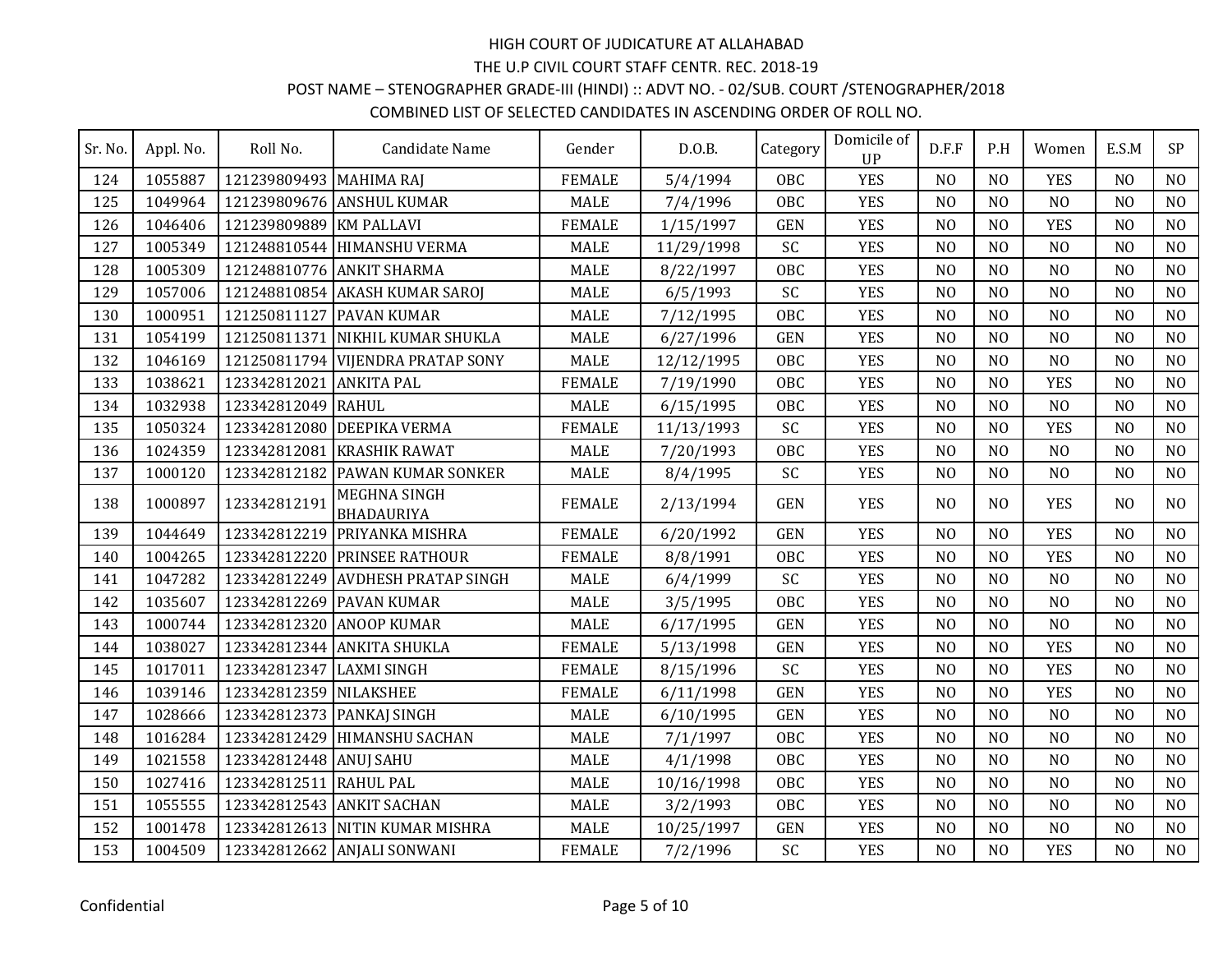#### POST NAME – STENOGRAPHER GRADE-III (HINDI) :: ADVT NO. - 02/SUB. COURT /STENOGRAPHER/2018 COMBINED LIST OF SELECTED CANDIDATES IN ASCENDING ORDER OF ROLL NO.

| Sr. No. | Appl. No. | Roll No.                   | Candidate Name                  | Gender        | D.O.B.     | Category   | Domicile of<br><b>UP</b> | D.F.F          | P.H            | Women          | E.S.M          | SP             |
|---------|-----------|----------------------------|---------------------------------|---------------|------------|------------|--------------------------|----------------|----------------|----------------|----------------|----------------|
| 154     | 1055556   |                            | 123346812826 RIMPI RATHAUR      | <b>FEMALE</b> | 11/22/1994 | <b>OBC</b> | <b>YES</b>               | N <sub>O</sub> | N <sub>0</sub> | <b>YES</b>     | N <sub>O</sub> | N <sub>O</sub> |
| 155     | 1008447   |                            | 123346812848 DEEPAK GAUTAM      | <b>MALE</b>   | 8/26/1996  | SC         | <b>YES</b>               | N <sub>O</sub> | N <sub>O</sub> | N <sub>O</sub> | N <sub>O</sub> | N <sub>O</sub> |
| 156     | 1067312   | 123346812857 VIJAY YADAV   |                                 | <b>MALE</b>   | 2/14/1997  | <b>OBC</b> | <b>YES</b>               | N <sub>O</sub> | N <sub>O</sub> | N <sub>O</sub> | N <sub>O</sub> | N <sub>O</sub> |
| 157     | 1044370   | 123346812937 VIJAI GAUR    |                                 | <b>MALE</b>   | 2/4/1995   | <b>OBC</b> | <b>YES</b>               | N <sub>O</sub> | N <sub>O</sub> | N <sub>O</sub> | N <sub>O</sub> | N <sub>O</sub> |
| 158     | 1037028   |                            | 123346813121 SHIVANI GUPTA      | <b>FEMALE</b> | 1/5/1994   | <b>OBC</b> | <b>YES</b>               | N <sub>O</sub> | N <sub>O</sub> | <b>YES</b>     | N <sub>O</sub> | N <sub>O</sub> |
| 159     | 1017418   | 123346813166 SACHIN BAJPAI |                                 | <b>MALE</b>   | 7/12/1984  | <b>GEN</b> | <b>YES</b>               | N <sub>O</sub> | N <sub>O</sub> | N <sub>O</sub> | N <sub>O</sub> | N <sub>O</sub> |
| 160     | 1003274   |                            | 123346813300 SONAL GANWANI      | <b>FEMALE</b> | 3/7/1998   | <b>GEN</b> | <b>YES</b>               | N <sub>O</sub> | N <sub>O</sub> | <b>YES</b>     | N <sub>O</sub> | NO             |
| 161     | 1025725   |                            | 123346813350 INDRASEN YADAV     | <b>MALE</b>   | 7/10/1996  | <b>OBC</b> | <b>YES</b>               | N <sub>O</sub> | N <sub>0</sub> | N <sub>O</sub> | N <sub>0</sub> | N <sub>O</sub> |
| 162     | 1031265   | 123346813359 SAPARYA       |                                 | <b>FEMALE</b> | 7/10/1996  | <b>GEN</b> | <b>YES</b>               | N <sub>O</sub> | N <sub>O</sub> | <b>YES</b>     | N <sub>O</sub> | N <sub>O</sub> |
| 163     | 1044173   | 124371813524 AJAY SINGH    |                                 | MALE          | 12/1/1995  | <b>OBC</b> | <b>YES</b>               | N <sub>O</sub> | N <sub>0</sub> | N <sub>O</sub> | N <sub>O</sub> | N <sub>O</sub> |
| 164     | 1061130   |                            | 124371813869 EKTA KANNOUJIYA    | <b>FEMALE</b> | 3/8/1995   | SC         | <b>YES</b>               | N <sub>O</sub> | N <sub>0</sub> | <b>YES</b>     | N <sub>0</sub> | N <sub>O</sub> |
| 165     | 1050032   | 124371814119 HIMANI GUPTA  |                                 | <b>FEMALE</b> | 7/20/1997  | <b>OBC</b> | <b>YES</b>               | N <sub>O</sub> | N <sub>O</sub> | <b>YES</b>     | N <sub>O</sub> | N <sub>O</sub> |
| 166     | 1058648   |                            | 124371814217 AKANKSHA SAHU      | <b>FEMALE</b> | 3/2/1997   | <b>OBC</b> | <b>YES</b>               | N <sub>O</sub> | N <sub>O</sub> | <b>YES</b>     | N <sub>O</sub> | N <sub>O</sub> |
| 167     | 1025441   |                            | 124371814853 SHIKHA MAURYA      | <b>FEMALE</b> | 9/5/1998   | <b>OBC</b> | <b>YES</b>               | N <sub>O</sub> | N <sub>O</sub> | <b>YES</b>     | N <sub>O</sub> | N <sub>O</sub> |
| 168     | 1040534   |                            | 124371815078 AMIT CHAUDHARI     | <b>MALE</b>   | 6/17/1997  | OBC        | <b>YES</b>               | N <sub>0</sub> | N <sub>0</sub> | N <sub>O</sub> | N <sub>0</sub> | N <sub>O</sub> |
| 169     | 1045360   | 124372815490 AMIT KUMAR    |                                 | <b>MALE</b>   | 10/25/1996 | <b>OBC</b> | <b>YES</b>               | N <sub>O</sub> | N <sub>O</sub> | N <sub>O</sub> | N <sub>O</sub> | N <sub>O</sub> |
| 170     | 1030481   |                            | 124372815570 AMANDEEP VERMA     | <b>MALE</b>   | 7/12/1997  | OBC        | <b>YES</b>               | N <sub>O</sub> | N <sub>O</sub> | N <sub>O</sub> | N <sub>O</sub> | NO             |
| 171     | 1051461   | 124372815587               | <b>APARNA VERMA</b>             | <b>FEMALE</b> | 8/6/1994   | SC         | <b>YES</b>               | N <sub>O</sub> | N <sub>O</sub> | <b>YES</b>     | N <sub>O</sub> | N <sub>O</sub> |
| 172     | 1016132   |                            | 124372815692 ASHISH KUMAR       | <b>MALE</b>   | 5/18/1998  | SC         | <b>YES</b>               | N <sub>O</sub> | N <sub>O</sub> | N <sub>O</sub> | N <sub>O</sub> | N <sub>O</sub> |
| 173     | 1049726   | 124372815775 ANIL KUMAR    |                                 | <b>MALE</b>   | 6/30/1991  | <b>OBC</b> | <b>YES</b>               | N <sub>O</sub> | N <sub>O</sub> | N <sub>O</sub> | N <sub>O</sub> | N <sub>O</sub> |
| 174     | 1061705   |                            | 124372815789 ANAND KUMAR        | <b>MALE</b>   | 2/1/1993   | SC         | <b>YES</b>               | N <sub>O</sub> | N <sub>O</sub> | N <sub>O</sub> | N <sub>O</sub> | N <sub>O</sub> |
| 175     | 1041294   |                            | 124372815965 ANURAG YADAV       | <b>MALE</b>   | 2/17/1997  | OBC        | <b>YES</b>               | N <sub>0</sub> | N <sub>O</sub> | N <sub>O</sub> | N <sub>0</sub> | N <sub>O</sub> |
| 176     | 1057313   |                            | 124372815975 ABHISHEK SINGH     | <b>MALE</b>   | 6/20/1992  | <b>GEN</b> | <b>YES</b>               | N <sub>O</sub> | N <sub>O</sub> | N <sub>O</sub> | N <sub>O</sub> | N <sub>O</sub> |
| 177     | 1017292   |                            | 124372816006 AAYUSH SHARMA      | MALE          | 6/2/1992   | <b>GEN</b> | <b>YES</b>               | N <sub>O</sub> | N <sub>0</sub> | N <sub>O</sub> | N <sub>0</sub> | N <sub>O</sub> |
| 178     | 1029017   | 124372816032               | <b>AMIT KRANTI</b>              | <b>MALE</b>   | 10/13/1996 | SC         | <b>YES</b>               | N <sub>O</sub> | N <sub>O</sub> | N <sub>O</sub> | N <sub>O</sub> | N <sub>O</sub> |
| 179     | 1056377   |                            | 124372816369 ANKUR KUMAR GAUTAM | <b>MALE</b>   | 5/1/1993   | SC         | <b>YES</b>               | N <sub>O</sub> | N <sub>O</sub> | N <sub>O</sub> | N <sub>O</sub> | N <sub>O</sub> |
| 180     | 1021249   |                            | 124372816445 ALOK KUMAR JAISWAL | <b>MALE</b>   | 3/10/1994  | <b>OBC</b> | <b>YES</b>               | N <sub>O</sub> | N <sub>O</sub> | N <sub>O</sub> | N <sub>O</sub> | NO             |
| 181     | 1039186   | 124373816731 DILIP KUMAR   |                                 | <b>MALE</b>   | 2/6/1991   | SC         | <b>YES</b>               | N <sub>O</sub> | N <sub>O</sub> | N <sub>O</sub> | N <sub>O</sub> | N <sub>O</sub> |
| 182     | 1037676   |                            | 124373816736 DEVENDRA KUMAR     | <b>MALE</b>   | 3/8/1997   | <b>OBC</b> | <b>YES</b>               | N <sub>O</sub> | N <sub>O</sub> | N <sub>O</sub> | N <sub>O</sub> | N <sub>O</sub> |
| 183     | 1021125   | 124373816807               | HEMANT KUMAR MAURYA             | <b>MALE</b>   | 2/13/1997  | <b>OBC</b> | <b>YES</b>               | N <sub>O</sub> | N <sub>O</sub> | N <sub>O</sub> | N <sub>O</sub> | N <sub>O</sub> |
| 184     | 1026940   |                            | 124373816811 JITENDRA KUMAR     | <b>MALE</b>   | 6/15/1990  | SC         | <b>YES</b>               | N <sub>O</sub> | N <sub>O</sub> | N <sub>O</sub> | N <sub>O</sub> | N <sub>O</sub> |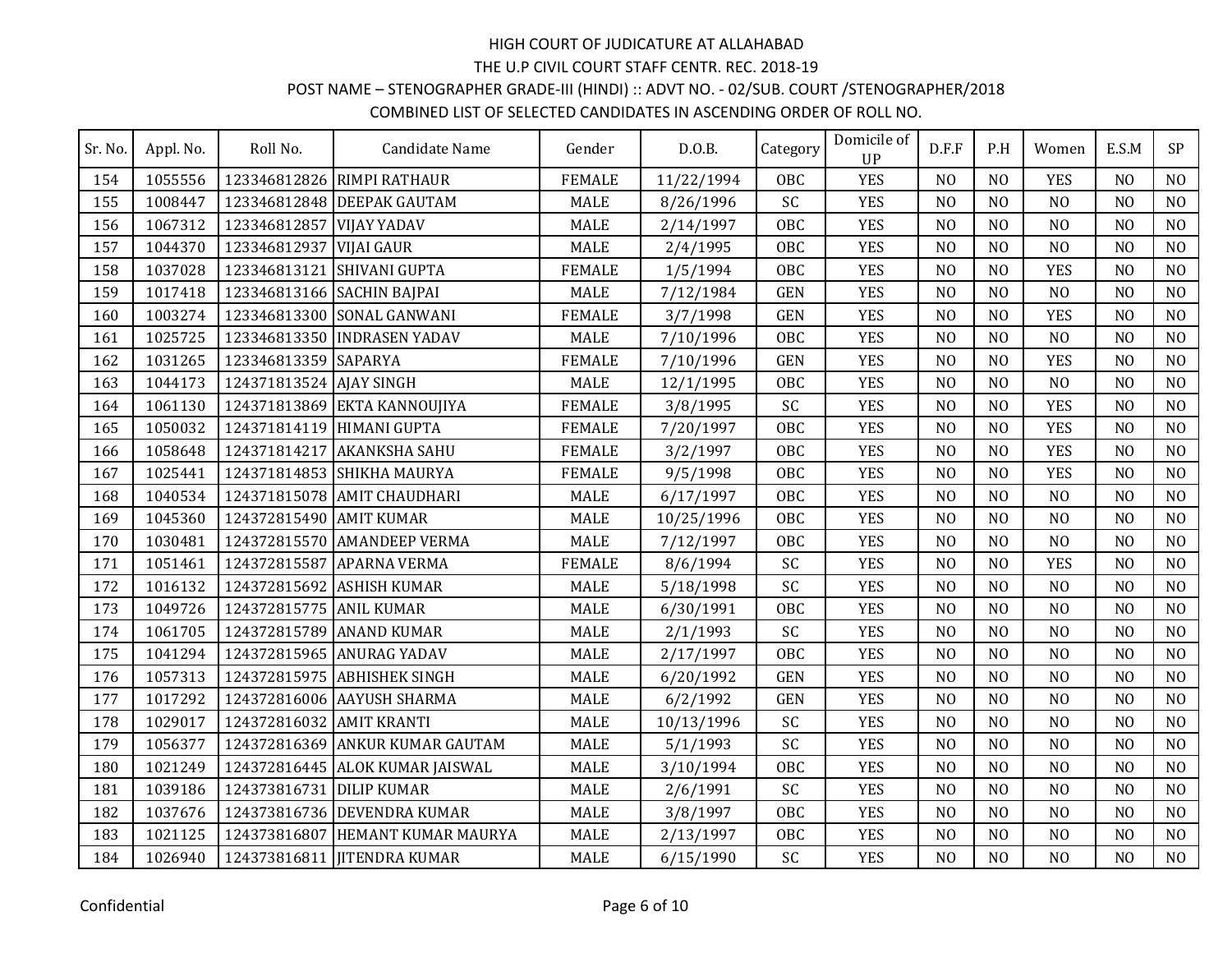## POST NAME – STENOGRAPHER GRADE-III (HINDI) :: ADVT NO. - 02/SUB. COURT /STENOGRAPHER/2018

| Sr. No. | Appl. No. | Roll No.                | Candidate Name                     | Gender        | D.0.B.     | Category   | Domicile of<br><b>UP</b> | D.F.F          | P.H            | Women          | E.S.M          | <b>SP</b>      |
|---------|-----------|-------------------------|------------------------------------|---------------|------------|------------|--------------------------|----------------|----------------|----------------|----------------|----------------|
| 185     | 1017038   |                         | 124373816905 HIMANSHU RATHOUR      | <b>MALE</b>   | 5/4/1997   | <b>OBC</b> | <b>YES</b>               | N <sub>O</sub> | N <sub>0</sub> | N <sub>O</sub> | N <sub>O</sub> | N <sub>O</sub> |
| 186     | 1024797   |                         | 124373817033 DURGA PRASAD KORI     | <b>MALE</b>   | 11/15/1996 | SC         | <b>YES</b>               | N <sub>O</sub> | N <sub>O</sub> | N <sub>O</sub> | N <sub>O</sub> | N <sub>0</sub> |
| 187     | 1013198   |                         | 124373817136 DEEPANJALI MISHRA     | <b>FEMALE</b> | 12/14/1998 | <b>GEN</b> | <b>YES</b>               | N <sub>0</sub> | N <sub>O</sub> | <b>YES</b>     | N <sub>O</sub> | N <sub>0</sub> |
| 188     | 1057449   |                         | 124373817183 DINESH KUMAR SAROJ    | <b>MALE</b>   | 6/20/1995  | SC         | <b>YES</b>               | N <sub>O</sub> | N <sub>0</sub> | N <sub>O</sub> | N <sub>O</sub> | N <sub>0</sub> |
| 189     | 1023773   |                         | 124373817465 DAYA SHANKAR          | <b>MALE</b>   | 7/15/1983  | SC         | <b>YES</b>               | N <sub>O</sub> | N <sub>O</sub> | N <sub>O</sub> | N <sub>O</sub> | N <sub>0</sub> |
| 190     | 1034377   | 124373817517            | <b>BIRENDRA KUMAR PATEL</b>        | <b>MALE</b>   | 3/7/1990   | OBC        | <b>YES</b>               | N <sub>O</sub> | N <sub>O</sub> | N <sub>O</sub> | N <sub>O</sub> | N <sub>O</sub> |
| 191     | 1035063   |                         | 124373817630 DILEEP KUMAR GUPTA    | <b>MALE</b>   | 5/4/1994   | <b>OBC</b> | <b>YES</b>               | N <sub>O</sub> | N <sub>O</sub> | N <sub>O</sub> | N <sub>O</sub> | N <sub>0</sub> |
| 192     | 1008877   | 124388817678 NEHA VERMA |                                    | <b>FEMALE</b> | 7/25/1997  | <b>OBC</b> | <b>YES</b>               | N <sub>0</sub> | N <sub>0</sub> | <b>YES</b>     | N <sub>O</sub> | N <sub>0</sub> |
| 193     | 1056229   | 124388817701            | <b>MITUL RATAN</b>                 | <b>MALE</b>   | 1/9/1995   | <b>OBC</b> | <b>YES</b>               | N <sub>O</sub> | N <sub>0</sub> | N <sub>O</sub> | N <sub>O</sub> | N <sub>0</sub> |
| 194     | 1040470   |                         | 124388817726 PANKAJ KUMAR          | <b>MALE</b>   | 7/6/1997   | SC         | <b>YES</b>               | N <sub>O</sub> | N <sub>O</sub> | N <sub>O</sub> | N <sub>O</sub> | N <sub>O</sub> |
| 195     | 1056398   | 124388817849            | NAMRTA KANAUJIYA                   | <b>FEMALE</b> | 7/10/1987  | <b>OBC</b> | <b>YES</b>               | N <sub>O</sub> | N <sub>O</sub> | <b>YES</b>     | N <sub>O</sub> | N <sub>O</sub> |
| 196     | 1072001   | 124388817924            | <b>KRIPA SHANKAR YADAV</b>         | <b>MALE</b>   | 1/1/1992   | <b>OBC</b> | <b>YES</b>               | N <sub>O</sub> | N <sub>O</sub> | N <sub>O</sub> | N <sub>O</sub> | N <sub>O</sub> |
| 197     | 1024332   |                         | 124388818025 LOKESH KUMAR          | <b>MALE</b>   | 10/1/1996  | SC         | <b>YES</b>               | N <sub>0</sub> | N <sub>0</sub> | N <sub>0</sub> | N <sub>O</sub> | N <sub>0</sub> |
| 198     | 1074127   | 124388818081            | NITESH SOURABH<br><b>SRIVASTVA</b> | <b>MALE</b>   | 7/20/1995  | <b>GEN</b> | <b>YES</b>               | N <sub>O</sub> | N <sub>O</sub> | N <sub>O</sub> | N <sub>O</sub> | N <sub>O</sub> |
| 199     | 1027670   | 124388818182            | <b>PAWAN PRATAP YADAV</b>          | <b>MALE</b>   | 4/28/1994  | <b>OBC</b> | <b>YES</b>               | N <sub>O</sub> | N <sub>O</sub> | N <sub>O</sub> | N <sub>O</sub> | N <sub>0</sub> |
| 200     | 1054817   | 124388818405            | <b>MEDHA SHUKLA</b>                | <b>FEMALE</b> | 12/30/1995 | <b>GEN</b> | <b>YES</b>               | N <sub>O</sub> | N <sub>0</sub> | <b>YES</b>     | N <sub>0</sub> | N <sub>0</sub> |
| 201     | 1030076   | 124388818420            | MANEESHA KUMARI                    | <b>FEMALE</b> | 5/7/1995   | SC         | <b>YES</b>               | N <sub>O</sub> | N <sub>O</sub> | <b>YES</b>     | N <sub>O</sub> | N <sub>O</sub> |
| 202     | 1003152   | 124388818431            | MOHIT KUMAR                        | <b>MALE</b>   | 12/15/1998 | <b>OBC</b> | <b>YES</b>               | N <sub>O</sub> | N <sub>O</sub> | N <sub>O</sub> | N <sub>O</sub> | N <sub>O</sub> |
| 203     | 1017301   |                         | 124388818646 MOHAMMAD ASIF ANSARI  | <b>MALE</b>   | 7/27/1991  | <b>OBC</b> | <b>YES</b>               | N <sub>0</sub> | N <sub>O</sub> | N <sub>O</sub> | N <sub>O</sub> | N <sub>0</sub> |
| 204     | 1020017   | 124388818669            | <b>PAPPOO PATEL</b>                | <b>MALE</b>   | 4/8/1993   | OBC        | <b>YES</b>               | N <sub>O</sub> | N <sub>O</sub> | N <sub>O</sub> | N <sub>O</sub> | N <sub>O</sub> |
| 205     | 1030252   | 124388818691            | <b>PRIYA SINGH RATHORE</b>         | <b>FEMALE</b> | 1/22/1994  | <b>GEN</b> | <b>YES</b>               | N <sub>O</sub> | N <sub>0</sub> | <b>YES</b>     | N <sub>0</sub> | N <sub>0</sub> |
| 206     | 1035082   | 124388818751            | MAHENDRA KUMAR                     | <b>MALE</b>   | 6/5/1993   | SC         | <b>YES</b>               | N <sub>O</sub> | N <sub>O</sub> | N <sub>O</sub> | N <sub>O</sub> | N <sub>O</sub> |
| 207     | 1022357   | 124388818763            | <b>PAWAN KUMAR YADAV</b>           | <b>MALE</b>   | 1/11/1995  | <b>OBC</b> | <b>YES</b>               | N <sub>O</sub> | N <sub>O</sub> | N <sub>O</sub> | N <sub>O</sub> | N <sub>O</sub> |
| 208     | 1053334   |                         | 124388818868 PAWAN KUMAR YADAV     | <b>MALE</b>   | 3/17/1996  | <b>OBC</b> | <b>YES</b>               | N <sub>0</sub> | N <sub>O</sub> | N <sub>O</sub> | N <sub>O</sub> | N <sub>O</sub> |
| 209     | 1052811   | 124388818932            | OMKAR NATH TRIPATHI                | <b>MALE</b>   | 7/1/1997   | <b>GEN</b> | <b>YES</b>               | N <sub>O</sub> | N <sub>O</sub> | N <sub>O</sub> | N <sub>O</sub> | N <sub>0</sub> |
| 210     | 1051230   | 124403819020            | <b>ANUP KOUSHAL</b>                | <b>MALE</b>   | 3/16/1994  | SC         | <b>YES</b>               | N <sub>0</sub> | N <sub>0</sub> | N <sub>O</sub> | N <sub>O</sub> | N <sub>0</sub> |
| 211     | 1044890   | 124403819121            | <b>BHOOPENDRA SINGH</b>            | <b>MALE</b>   | 10/6/1994  | <b>GEN</b> | <b>YES</b>               | N <sub>O</sub> | N <sub>O</sub> | N <sub>O</sub> | N <sub>O</sub> | N <sub>O</sub> |
| 212     | 1046581   |                         | 124403819170 DEEPAK ANAND GAUTAM   | <b>MALE</b>   | 7/12/1993  | SC         | <b>YES</b>               | N <sub>O</sub> | N <sub>O</sub> | N <sub>O</sub> | N <sub>O</sub> | N <sub>O</sub> |
| 213     | 1057762   | 124403819210            | <b>AMIT KUMAR</b>                  | <b>MALE</b>   | 8/14/1997  | SC         | <b>YES</b>               | N <sub>0</sub> | N <sub>0</sub> | N <sub>0</sub> | N <sub>O</sub> | N <sub>0</sub> |
| 214     | 1062738   |                         | 124403819282 BAL KRIASHNA YADAV    | <b>MALE</b>   | 8/19/1993  | OBC        | <b>YES</b>               | N <sub>O</sub> | N <sub>O</sub> | N <sub>O</sub> | N <sub>O</sub> | <b>YES</b>     |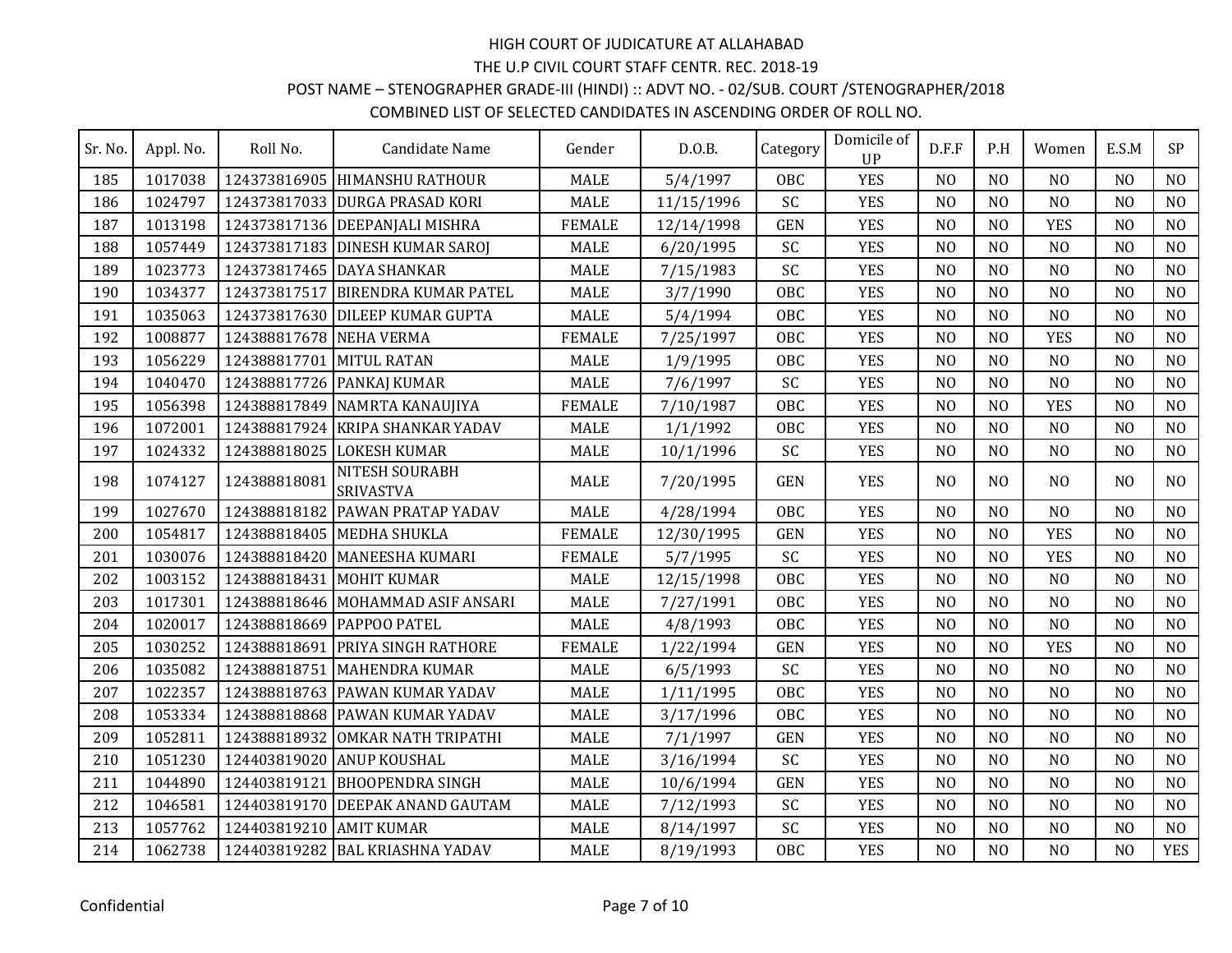### POST NAME – STENOGRAPHER GRADE-III (HINDI) :: ADVT NO. - 02/SUB. COURT /STENOGRAPHER/2018

| Sr. No. | Appl. No. | Roll No.                 | Candidate Name                    | Gender        | D.0.B.    | Category   | Domicile of<br>UP | D.F.F          | P.H            | Women          | E.S.M          | <b>SP</b>      |
|---------|-----------|--------------------------|-----------------------------------|---------------|-----------|------------|-------------------|----------------|----------------|----------------|----------------|----------------|
| 215     | 1043166   | 124403819331             | <b>ANNU KUMAR</b>                 | <b>MALE</b>   | 7/3/1991  | SC         | <b>YES</b>        | N <sub>O</sub> | N <sub>0</sub> | N <sub>O</sub> | N <sub>0</sub> | N <sub>0</sub> |
| 216     | 1059442   |                          | 124403819338 DINESH CHANDRA       | <b>MALE</b>   | 3/18/1992 | <b>OBC</b> | <b>YES</b>        | N <sub>O</sub> | N <sub>O</sub> | N <sub>O</sub> | N <sub>O</sub> | N <sub>0</sub> |
| 217     | 1047649   |                          | 124403819444 BRIJESH KUMAR SAHU   | <b>MALE</b>   | 5/30/1996 | <b>OBC</b> | <b>YES</b>        | N <sub>O</sub> | N <sub>O</sub> | N <sub>O</sub> | N <sub>O</sub> | N <sub>O</sub> |
| 218     | 1035601   | 124403819488 AMIT KUMAR  |                                   | <b>MALE</b>   | 4/12/1993 | SC         | <b>YES</b>        | N <sub>O</sub> | N <sub>O</sub> | N <sub>O</sub> | N <sub>O</sub> | N <sub>O</sub> |
| 219     | 1026290   | 124403819633 ARPIT KUMAR |                                   | <b>MALE</b>   | 5/22/1995 | <b>OBC</b> | <b>YES</b>        | N <sub>0</sub> | N <sub>O</sub> | N <sub>O</sub> | N <sub>O</sub> | N <sub>0</sub> |
| 220     | 1046480   |                          | 124403819786 ARVIND KUMAR         | <b>MALE</b>   | 4/20/1998 | SC         | <b>YES</b>        | N <sub>O</sub> | N <sub>O</sub> | N <sub>O</sub> | N <sub>O</sub> | N <sub>O</sub> |
| 221     | 1000314   |                          | 124403819832 ATUL KUMAR PATEL     | <b>MALE</b>   | 10/4/1995 | <b>OBC</b> | <b>YES</b>        | N <sub>O</sub> | N <sub>O</sub> | N <sub>O</sub> | N <sub>O</sub> | N <sub>O</sub> |
| 222     | 1027198   | 124403819858 ATUL SINGH  |                                   | <b>MALE</b>   | 8/12/1996 | <b>OBC</b> | <b>YES</b>        | N <sub>O</sub> | N <sub>O</sub> | N <sub>O</sub> | N <sub>O</sub> | N <sub>O</sub> |
| 223     | 1060183   | 124413820117 MOHD DANISH |                                   | <b>MALE</b>   | 5/10/1993 | <b>OBC</b> | <b>YES</b>        | N <sub>0</sub> | N <sub>0</sub> | N <sub>O</sub> | N <sub>O</sub> | N <sub>0</sub> |
| 224     | 1056460   |                          | 124413820270 MOHAMMAD FIROZ       | <b>MALE</b>   | 7/12/1997 | <b>OBC</b> | <b>YES</b>        | N <sub>O</sub> | N <sub>O</sub> | N <sub>O</sub> | N <sub>O</sub> | N <sub>O</sub> |
| 225     | 1031427   |                          | 124413820727 KARUNENDRA KUMAR     | <b>MALE</b>   | 2/23/1986 | <b>OBC</b> | <b>YES</b>        | N <sub>O</sub> | N <sub>O</sub> | N <sub>O</sub> | N <sub>O</sub> | N <sub>0</sub> |
| 226     | 1032865   |                          | 124413820784 JITENDRA KUMAR       | <b>MALE</b>   | 7/30/1997 | <b>OBC</b> | <b>YES</b>        | N <sub>0</sub> | N <sub>0</sub> | N <sub>0</sub> | N <sub>O</sub> | N <sub>0</sub> |
| 227     | 1054963   | 124414820987             | <b>PRIYANSHU KUMAR</b>            | <b>MALE</b>   | 4/12/1997 | <b>GEN</b> | <b>YES</b>        | N <sub>O</sub> | N <sub>O</sub> | N <sub>O</sub> | N <sub>O</sub> | N <sub>O</sub> |
| 228     | 1038824   | 124414821064 RAVI KUMAR  |                                   | <b>MALE</b>   | 4/9/1994  | SC         | <b>YES</b>        | N <sub>0</sub> | N <sub>O</sub> | N <sub>O</sub> | N <sub>O</sub> | N <sub>O</sub> |
| 229     | 1011085   |                          | 124414821264 SANDEEP KUMAR        | <b>MALE</b>   | 9/15/1997 | SC         | <b>YES</b>        | N <sub>O</sub> | N <sub>O</sub> | N <sub>O</sub> | N <sub>O</sub> | N <sub>0</sub> |
| 230     | 1029767   | 124414821585 ROHIT KUMAR |                                   | <b>MALE</b>   | 7/2/1995  | SC         | <b>YES</b>        | N <sub>O</sub> | N <sub>O</sub> | N <sub>O</sub> | N <sub>O</sub> | N <sub>O</sub> |
| 231     | 1060860   |                          | 124414821669 RAMESH KUMAR         | <b>MALE</b>   | 5/6/1998  | OBC        | <b>YES</b>        | N <sub>O</sub> | N <sub>O</sub> | N <sub>O</sub> | N <sub>O</sub> | N <sub>O</sub> |
| 232     | 1039161   |                          | 124439821918 SANJAY KUMAR SAROJ   | <b>MALE</b>   | 3/4/1995  | SC         | <b>YES</b>        | N <sub>O</sub> | N <sub>O</sub> | N <sub>O</sub> | N <sub>O</sub> | N <sub>O</sub> |
| 233     | 1056186   | 124439822001             | <b>SAMSHER BAHADUR</b>            | <b>MALE</b>   | 2/1/1988  | <b>OBC</b> | <b>YES</b>        | N <sub>0</sub> | N <sub>0</sub> | N <sub>0</sub> | N <sub>O</sub> | N <sub>0</sub> |
| 234     | 1049090   | 124439822035 RAJU VERMA  |                                   | <b>MALE</b>   | 5/1/1991  | <b>OBC</b> | <b>YES</b>        | N <sub>O</sub> | N <sub>O</sub> | N <sub>O</sub> | N <sub>O</sub> | N <sub>0</sub> |
| 235     | 1010186   | 124439822184 RESHU OJHA  |                                   | <b>MALE</b>   | 10/6/1995 | OBC        | <b>YES</b>        | N <sub>0</sub> | N <sub>O</sub> | N <sub>O</sub> | N <sub>O</sub> | N <sub>O</sub> |
| 236     | 1026175   | 124439822195 RAHUL GUPTA |                                   | <b>MALE</b>   | 7/25/1996 | <b>OBC</b> | <b>YES</b>        | N <sub>O</sub> | N <sub>O</sub> | N <sub>O</sub> | N <sub>O</sub> | N <sub>O</sub> |
| 237     | 1043400   |                          | 124439822207 RAJNESH KUMAR        | <b>MALE</b>   | 6/14/1996 | <b>OBC</b> | <b>YES</b>        | N <sub>O</sub> | N <sub>O</sub> | N <sub>O</sub> | N <sub>O</sub> | N <sub>0</sub> |
| 238     | 1024091   |                          | 124439822349 SATENDRA KUMAR       | <b>MALE</b>   | 4/13/1993 | <b>OBC</b> | <b>YES</b>        | N <sub>O</sub> | N <sub>O</sub> | N <sub>O</sub> | N <sub>O</sub> | N <sub>O</sub> |
| 239     | 1037907   | 124439822458 RAM KAILASH |                                   | <b>MALE</b>   | 9/6/1990  | SC         | <b>YES</b>        | N <sub>O</sub> | N <sub>O</sub> | N <sub>O</sub> | N <sub>O</sub> | N <sub>O</sub> |
| 240     | 1003543   |                          | 124439822506 RAJENDRA KUMAR VERMA | <b>MALE</b>   | 6/15/1992 | SC         | <b>YES</b>        | N <sub>O</sub> | N <sub>O</sub> | N <sub>O</sub> | N <sub>O</sub> | N <sub>O</sub> |
| 241     | 1048078   | 124439822511             | <b>RAM SWARUP</b>                 | <b>MALE</b>   | 7/10/1997 | <b>OBC</b> | <b>YES</b>        | N <sub>O</sub> | N <sub>O</sub> | N <sub>O</sub> | N <sub>O</sub> | N <sub>O</sub> |
| 242     | 1051453   | 124439822512 RAM SINGH   |                                   | <b>MALE</b>   | 5/20/1996 | <b>OBC</b> | <b>YES</b>        | N <sub>O</sub> | N <sub>O</sub> | N <sub>O</sub> | N <sub>O</sub> | N <sub>0</sub> |
| 243     | 1046554   |                          | 124439822646 SANTOSH KUMAR PATEL  | <b>MALE</b>   | 2/2/1991  | <b>OBC</b> | <b>YES</b>        | N <sub>O</sub> | N <sub>O</sub> | N <sub>O</sub> | N <sub>O</sub> | N <sub>O</sub> |
| 244     | 1037107   |                          | 124439822694 SAKSHI PANDEY        | <b>FEMALE</b> | 5/1/1993  | <b>GEN</b> | <b>YES</b>        | N <sub>O</sub> | N <sub>O</sub> | N <sub>O</sub> | N <sub>O</sub> | N <sub>0</sub> |
| 245     | 1062856   |                          | 124439822804 SATYENDRA KUMAR      | <b>MALE</b>   | 1/1/1997  | <b>GEN</b> | <b>YES</b>        | N <sub>0</sub> | N <sub>O</sub> | N <sub>O</sub> | N <sub>O</sub> | N <sub>O</sub> |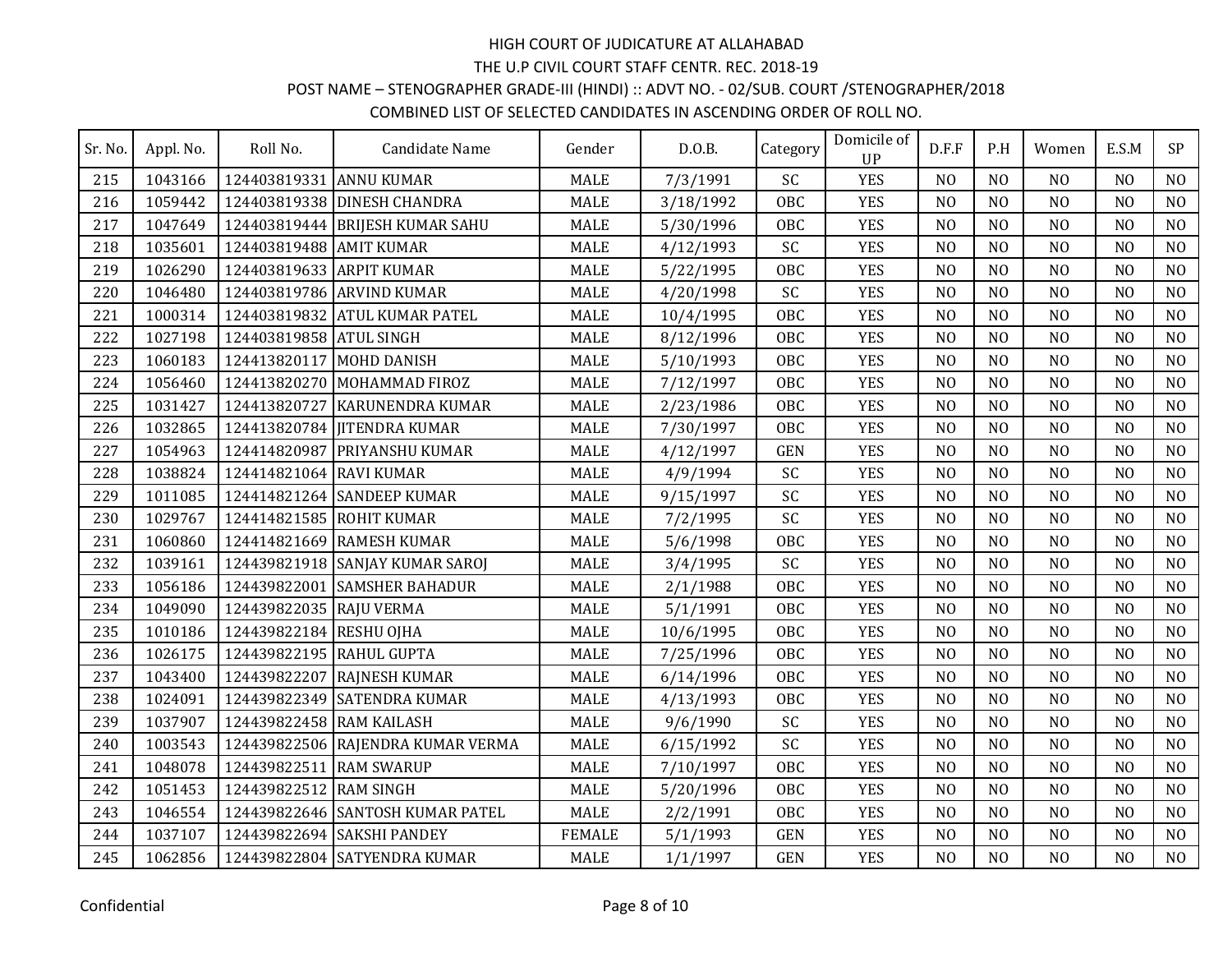### POST NAME – STENOGRAPHER GRADE-III (HINDI) :: ADVT NO. - 02/SUB. COURT /STENOGRAPHER/2018

| Sr. No. | Appl. No. | Roll No.                  | Candidate Name                      | Gender        | D.0.B.     | Category   | Domicile of<br><b>UP</b> | D.F.F          | P.H            | Women          | E.S.M          | SP             |
|---------|-----------|---------------------------|-------------------------------------|---------------|------------|------------|--------------------------|----------------|----------------|----------------|----------------|----------------|
| 246     | 1023798   |                           | 124439822823 RAVINDRA KUMAR         | <b>MALE</b>   | 9/7/1994   | SC         | <b>YES</b>               | N <sub>0</sub> | N <sub>O</sub> | N <sub>O</sub> | N <sub>O</sub> | N <sub>O</sub> |
| 247     | 1027905   |                           | 124439822825 SANDEEP KUMAR YADAV    | <b>MALE</b>   | 8/14/1994  | <b>OBC</b> | <b>YES</b>               | N <sub>O</sub> | N <sub>O</sub> | N <sub>O</sub> | N <sub>O</sub> | N <sub>O</sub> |
| 248     | 1037728   | 124439822878 RAJ KUMAR    |                                     | <b>MALE</b>   | 12/4/1997  | SC         | <b>YES</b>               | N <sub>O</sub> | N <sub>0</sub> | N <sub>O</sub> | N <sub>O</sub> | N <sub>O</sub> |
| 249     | 1052632   | 124439822879              | RAKHI VERMA                         | <b>FEMALE</b> | 8/20/1988  | OBC        | <b>YES</b>               | N <sub>O</sub> | N <sub>0</sub> | <b>YES</b>     | N <sub>O</sub> | N <sub>O</sub> |
| 250     | 1034648   |                           | 124439822884 RANG BAHADUR PATEL     | <b>MALE</b>   | 1/1/1997   | OBC        | <b>YES</b>               | N <sub>O</sub> | N <sub>O</sub> | N <sub>O</sub> | N <sub>O</sub> | N <sub>O</sub> |
| 251     | 1050550   |                           | 124439822892 SACHIN KUMAR PRAJAPATI | <b>MALE</b>   | 8/25/1997  | <b>OBC</b> | <b>YES</b>               | N <sub>O</sub> | NO             | N <sub>O</sub> | N <sub>O</sub> | N <sub>O</sub> |
| 252     | 1051350   |                           | 124439822973 RAJENDRA KUMAR         | <b>MALE</b>   | 2/5/1996   | <b>OBC</b> | <b>YES</b>               | N <sub>O</sub> | N <sub>O</sub> | N <sub>O</sub> | N <sub>O</sub> | N <sub>O</sub> |
| 253     | 1005173   |                           | 124457823161 SUBHASHINI KUMARI      | <b>FEMALE</b> | 5/4/1995   | <b>ST</b>  | <b>YES</b>               | N <sub>O</sub> | N <sub>0</sub> | N <sub>O</sub> | N <sub>0</sub> | N <sub>O</sub> |
| 254     | 1003253   | 124457823311              | <b>SHIV KUMAR YADAV</b>             | <b>MALE</b>   | 11/3/1997  | <b>OBC</b> | <b>YES</b>               | N <sub>O</sub> | N <sub>0</sub> | N <sub>O</sub> | N <sub>O</sub> | N <sub>O</sub> |
| 255     | 1060523   | 124457823318 SHILPA PAL   |                                     | <b>FEMALE</b> | 7/2/1994   | <b>OBC</b> | <b>YES</b>               | N <sub>0</sub> | N <sub>0</sub> | <b>YES</b>     | N <sub>0</sub> | N <sub>O</sub> |
| 256     | 1035171   |                           | 124457823339 SHEEBA KHATOON         | <b>FEMALE</b> | 5/20/1994  | OBC        | <b>YES</b>               | N <sub>O</sub> | <b>YES</b>     | <b>YES</b>     | N <sub>0</sub> | <b>YES</b>     |
| 257     | 1044784   |                           | 124457823506 SHYAM LAL VERMA        | <b>MALE</b>   | 7/17/1994  | <b>GEN</b> | <b>YES</b>               | N <sub>O</sub> | N <sub>O</sub> | N <sub>O</sub> | N <sub>O</sub> | N <sub>O</sub> |
| 258     | 1005889   | 124457823706 SHIVAM PATEL |                                     | <b>MALE</b>   | 2/9/1998   | <b>OBC</b> | <b>YES</b>               | N <sub>O</sub> | N <sub>O</sub> | N <sub>O</sub> | N <sub>O</sub> | N <sub>O</sub> |
| 259     | 1043530   |                           | 124457823751 VIKRANT KUMAR          | <b>MALE</b>   | 3/12/1995  | SC         | <b>YES</b>               | N <sub>O</sub> | N <sub>O</sub> | N <sub>O</sub> | N <sub>O</sub> | N <sub>O</sub> |
| 260     | 1033800   |                           | 124457823758 VAISHALI VERMA         | <b>FEMALE</b> | 1/12/1996  | <b>OBC</b> | <b>YES</b>               | N <sub>O</sub> | N <sub>O</sub> | <b>YES</b>     | N <sub>O</sub> | N <sub>O</sub> |
| 261     | 1010111   |                           | 124457823823 SHALINI RAWAT          | <b>FEMALE</b> | 2/20/1996  | SC         | <b>YES</b>               | N <sub>O</sub> | N <sub>O</sub> | <b>YES</b>     | N <sub>O</sub> | N <sub>O</sub> |
| 262     | 1010140   | 124457823957              | <b>VARSHA SINGH PATEL</b>           | <b>FEMALE</b> | 7/10/1995  | <b>OBC</b> | <b>YES</b>               | N <sub>O</sub> | N <sub>0</sub> | <b>YES</b>     | N <sub>0</sub> | N <sub>O</sub> |
| 263     | 1044995   | 124457823974 VIKAS RAWAT  |                                     | <b>MALE</b>   | 6/2/1992   | SC         | <b>YES</b>               | N <sub>O</sub> | N <sub>O</sub> | N <sub>O</sub> | N <sub>O</sub> | N <sub>O</sub> |
| 264     | 1045472   | 124462824078 VIVEK KUMAR  |                                     | <b>MALE</b>   | 7/1/1985   | <b>OBC</b> | <b>YES</b>               | N <sub>O</sub> | N <sub>0</sub> | N <sub>O</sub> | N <sub>O</sub> | N <sub>O</sub> |
| 265     | 1011594   |                           | 124462824093 SHUBHAM SAXENA         | <b>MALE</b>   | 6/5/1994   | <b>GEN</b> | <b>YES</b>               | N <sub>O</sub> | N <sub>O</sub> | N <sub>O</sub> | N <sub>O</sub> | N <sub>O</sub> |
| 266     | 1005625   |                           | 124462824094 SHUBHAM VERMA          | <b>MALE</b>   | 10/29/1995 | OBC        | <b>YES</b>               | N <sub>O</sub> | N <sub>O</sub> | N <sub>O</sub> | N <sub>O</sub> | N <sub>O</sub> |
| 267     | 1000475   | 124462824246 SHIVAM SAHU  |                                     | <b>MALE</b>   | 3/8/1993   | OBC        | <b>YES</b>               | N <sub>0</sub> | N <sub>0</sub> | N <sub>O</sub> | N <sub>0</sub> | N <sub>O</sub> |
| 268     | 1035249   |                           | 124462824254 SHRESHTH PATEL         | <b>MALE</b>   | 6/25/1996  | <b>OBC</b> | <b>YES</b>               | N <sub>O</sub> | N <sub>O</sub> | N <sub>O</sub> | N <sub>O</sub> | N <sub>O</sub> |
| 269     | 1037701   |                           | 124462824255 SHUBHAM SINGH          | <b>MALE</b>   | 7/13/1996  | <b>GEN</b> | <b>YES</b>               | N <sub>O</sub> | N <sub>O</sub> | N <sub>O</sub> | N <sub>O</sub> | N <sub>O</sub> |
| 270     | 1061859   | 124462824263 VIKRAM SINGH |                                     | <b>MALE</b>   | 7/20/1996  | OBC        | <b>YES</b>               | N <sub>O</sub> | N <sub>O</sub> | N <sub>O</sub> | N <sub>O</sub> | N <sub>O</sub> |
| 271     | 1046255   |                           | 124462824289 SUDHIR KUMAR SAHU      | <b>MALE</b>   | 12/10/1996 | <b>OBC</b> | <b>YES</b>               | N <sub>O</sub> | N <sub>O</sub> | N <sub>O</sub> | N <sub>O</sub> | NO             |
| 272     | 1048665   | 124462824449 VINAY KUMAR  |                                     | <b>MALE</b>   | 8/20/1994  | SC         | <b>YES</b>               | N <sub>O</sub> | N <sub>0</sub> | N <sub>O</sub> | N <sub>O</sub> | N <sub>O</sub> |
| 273     | 1018217   | 124462824761              | <b>VIJAY PAL MAURYA</b>             | <b>MALE</b>   | 3/23/1996  | <b>OBC</b> | <b>YES</b>               | N <sub>O</sub> | N <sub>0</sub> | N <sub>O</sub> | N <sub>O</sub> | N <sub>O</sub> |
| 274     | 1009936   |                           | 124462825176 VIVEK KUMAR MAURYA     | <b>MALE</b>   | 6/10/1998  | <b>OBC</b> | <b>YES</b>               | N <sub>O</sub> | N <sub>0</sub> | N <sub>0</sub> | N <sub>O</sub> | N <sub>O</sub> |
| 275     | 1012442   |                           | 124462825283 VIVEK KUMAR MAURYA     | <b>MALE</b>   | 8/10/1996  | <b>OBC</b> | <b>YES</b>               | N <sub>O</sub> | N <sub>O</sub> | N <sub>O</sub> | N <sub>O</sub> | N <sub>O</sub> |
| 276     | 1028976   |                           | 124462825292 SHUBHAM SHARMA         | <b>MALE</b>   | 5/17/1998  | <b>GEN</b> | <b>YES</b>               | N <sub>O</sub> | N <sub>O</sub> | N <sub>O</sub> | N <sub>O</sub> | N <sub>O</sub> |